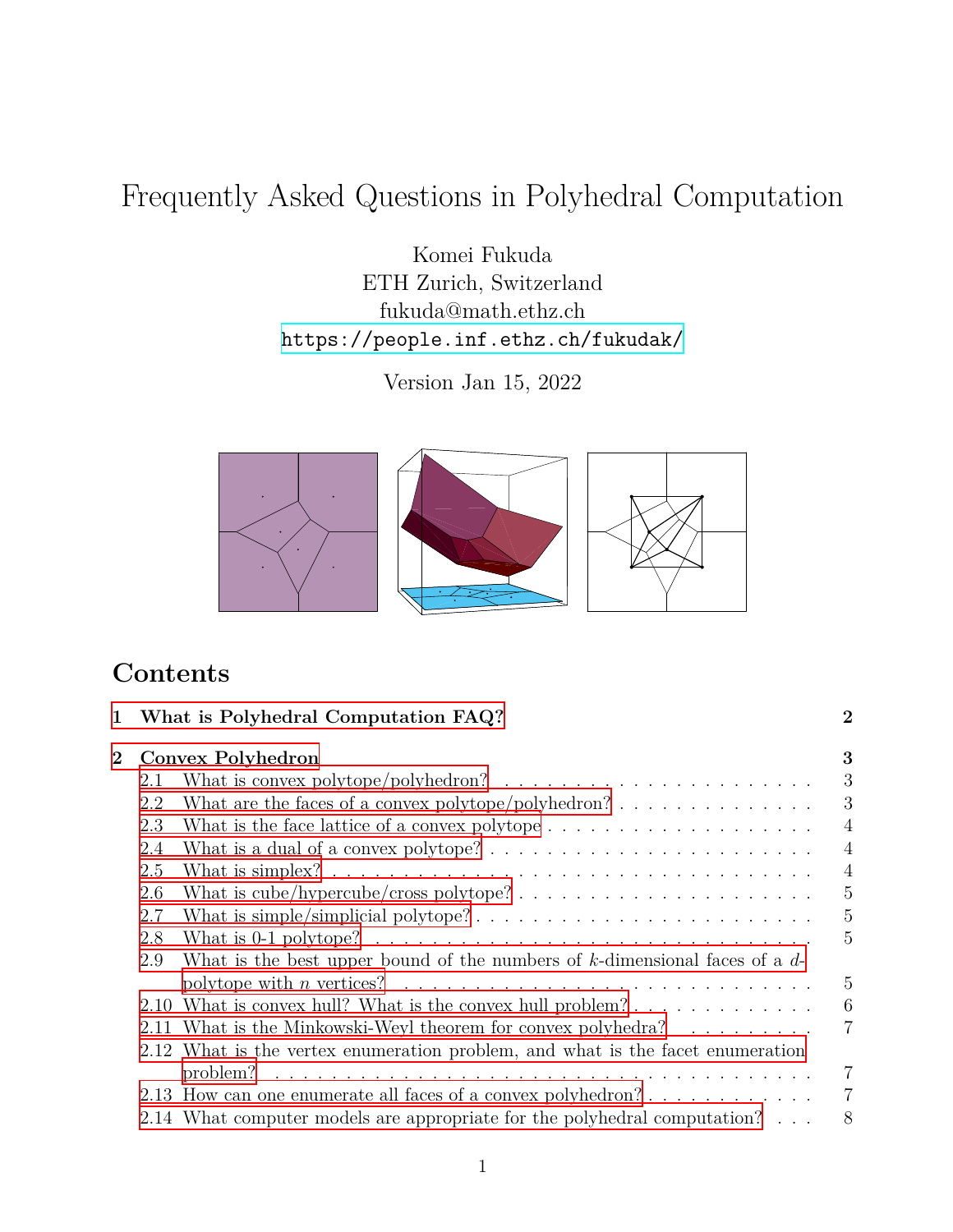|   |                                               | 2.15 How do we measure the complexity of a convex hull algorithm? $\ldots \ldots$                                                                                      | 8  |  |
|---|-----------------------------------------------|------------------------------------------------------------------------------------------------------------------------------------------------------------------------|----|--|
|   |                                               | 2.16 How many facets does the average polytope with <i>n</i> vertices in $R^d$ have?                                                                                   | 10 |  |
|   |                                               | 2.17 How many facets can a 0-1 polytope with <i>n</i> vertices in $R^d$ have?<br>2.18 How hard is it to verify that an H-polyhedron $P_H$ and a V-polyhedron $P_V$ are | 10 |  |
|   |                                               |                                                                                                                                                                        | 11 |  |
|   |                                               | 2.19 Is there an efficient way of determining whether a given point $q$ is in the convex                                                                               |    |  |
|   |                                               |                                                                                                                                                                        | 11 |  |
|   |                                               | 2.20 How can one remove all interior points of $conv(S)$ from S for large clouds S of                                                                                  |    |  |
|   |                                               |                                                                                                                                                                        | 12 |  |
|   |                                               | 2.21 Is there any efficient algorithm to remove redundant inequalities from a system                                                                                   |    |  |
|   |                                               |                                                                                                                                                                        | 13 |  |
|   |                                               | 2.22 Is there any efficient algorithm to compute the intersection of two (or $k$ ) polytopes                                                                           | 14 |  |
|   |                                               | 2.23 Is there any efficient algorithm to compute the volume of a convex polytope in                                                                                    |    |  |
|   |                                               |                                                                                                                                                                        | 14 |  |
| 3 |                                               | Voronoi Diagram and Delaunay Triangulation                                                                                                                             | 15 |  |
|   | 3.1                                           | What is cell complex? What is triangulation? $\ldots \ldots \ldots \ldots \ldots \ldots$                                                                               | 15 |  |
|   | $3.2\,$                                       |                                                                                                                                                                        | 15 |  |
|   | 3.3                                           |                                                                                                                                                                        | 16 |  |
|   | 3.4                                           | Computing the Delaunay complex and the Voronoi diagram. What does it                                                                                                   |    |  |
|   |                                               | mean and how to do it with available software? $\ldots \ldots \ldots \ldots \ldots$                                                                                    | 17 |  |
|   |                                               | Sample session with cddlib<br>3.4.1                                                                                                                                    | 18 |  |
|   | 3.5                                           | Is it possible to compute only the adjacencies of Voronoi cells in the Voronoi                                                                                         | 21 |  |
|   |                                               | Sample session with cddlib<br>3.5.1                                                                                                                                    | 22 |  |
|   | 3.6                                           | Is it possible to compute only the edges of the Delaunay complex (triangulation)?                                                                                      | 24 |  |
|   | 3.7                                           | Is it possible to determine the Delaunay cell containing a given point efficiently?                                                                                    | 24 |  |
|   |                                               | Sample session with cddlib<br>3.7.1                                                                                                                                    | 25 |  |
|   | 3.8                                           | What is the best upper bound of the numbers of simplices in the Delaunay                                                                                               |    |  |
|   |                                               |                                                                                                                                                                        | 26 |  |
| 4 |                                               | <b>Linear Programming</b>                                                                                                                                              | 26 |  |
|   | 4.1                                           | What is LP?                                                                                                                                                            | 26 |  |
|   |                                               |                                                                                                                                                                        |    |  |
| 5 | <b>Polyhedral Computation Codes</b><br>$27\,$ |                                                                                                                                                                        |    |  |
| 6 |                                               | Acknowledgements                                                                                                                                                       | 28 |  |
|   |                                               |                                                                                                                                                                        |    |  |

# <span id="page-1-0"></span>**1 What is Polyhedral Computation FAQ?**

This is an FAQ to answer some basic questions arising from certain geometric computation in general dimensional (mostly Euclidean) space. The main areas to be covered are the convex hull computation of a finite point set, the vertex enumeration for a convex polytope, the computation of Voronoi diagram and Delaunay triangulation, in *R<sup>d</sup>* . We illustrate typical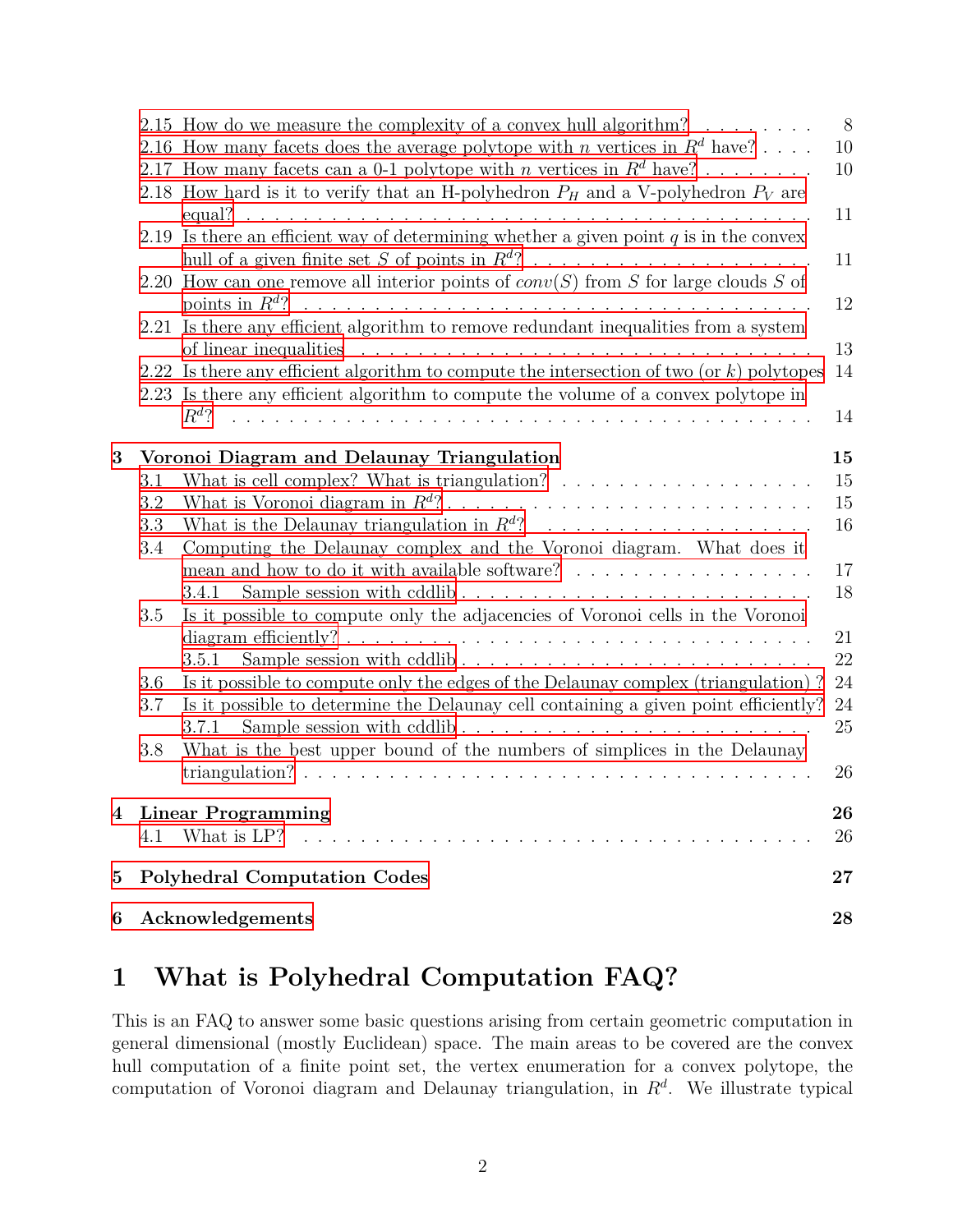solution processes with small examples and publicly available codes such as cddlib [\[Fuka](#page-29-0)] and lrslib [[Avi](#page-28-0)].

It is still incomplete and perhaps contains a number of typos and mistakes at this moment, but I will try to make it as complete as possible for the primary purposes.

We do not intend to discuss techniques and algorithms specially designed for particular dimensions (e.g. 2D and 3D). For those interested primarily in geometric computation in lower dimensions (e.g. 2 and 3) should consult the comp.graphics.algorithms FAQ[[O'R\]](#page-30-0) as well as a handbook of discrete and computational geometry [[Ge97\]](#page-29-1).

Please note that the Polyhedral Computation FAQ is available from [\[Fukb\]](#page-29-2) in pdf format. The html version might become available as well, and it has an advantage of having html links within the documents. Yet, one has to be aware of the fact that some conversion errors exist that give wrong equation numberings and missing figures. Please consider the pdf version as the most reliable source.

We do not provide any proofs for the stated results in this document. The basic theory and computational algorithms on convex polyhedra are presented with rigorous proofs in the textbook [[Fuk20b](#page-29-3)].

To refer to this document, please use

```
Komei Fukuda
Polyhedral computation FAQ
ETH Zurich, Switzerland
fukuda@math.ethz.ch
https://people.inf.ethz.ch/fukudak/.
```
Please send your comments to the email address above.

# <span id="page-2-0"></span>**2 Convex Polyhedron**

### <span id="page-2-1"></span>**2.1 What is convex polytope/polyhedron?**

A subset *P* of *R<sup>d</sup>* is called a *convex polyhedron* if it is the set of solutions to a finite system of linear inequalities, and called *convex polytope* if it is a convex polyhedron and bounded. When a convex polyhedron (or polytope) has dimension *k*, it is called a *k-polyhedron* (*k-polytope*). For the sequel, we might omit **convex** for convex polytopes and polyhedra, and call them simply polytopes and polyhedra.

#### <span id="page-2-2"></span>**2.2 What are the faces of a convex polytope/polyhedron?**

Let *P* be a convex *d*-polyhedron (or *d*-polytope) in  $R^d$ .

For a real *d*-vector *c* and a real number *d*, a linear inequality  $c^T x \leq d$  is called *valid* for *P* if  $c^T x \leq d$  holds for all  $x \in P$ . A subset *F* of a polyhedron *P* is called a *face* of *P* if it is represented as

$$
F = P \cap \{x : c^T x = d\}
$$

for some valid inequality  $c^T x \leq d$ . By this definition, both the empty set  $\emptyset$  and the whole set *P* are faces. These two faces are called *improper* faces while the other faces are called *proper* faces.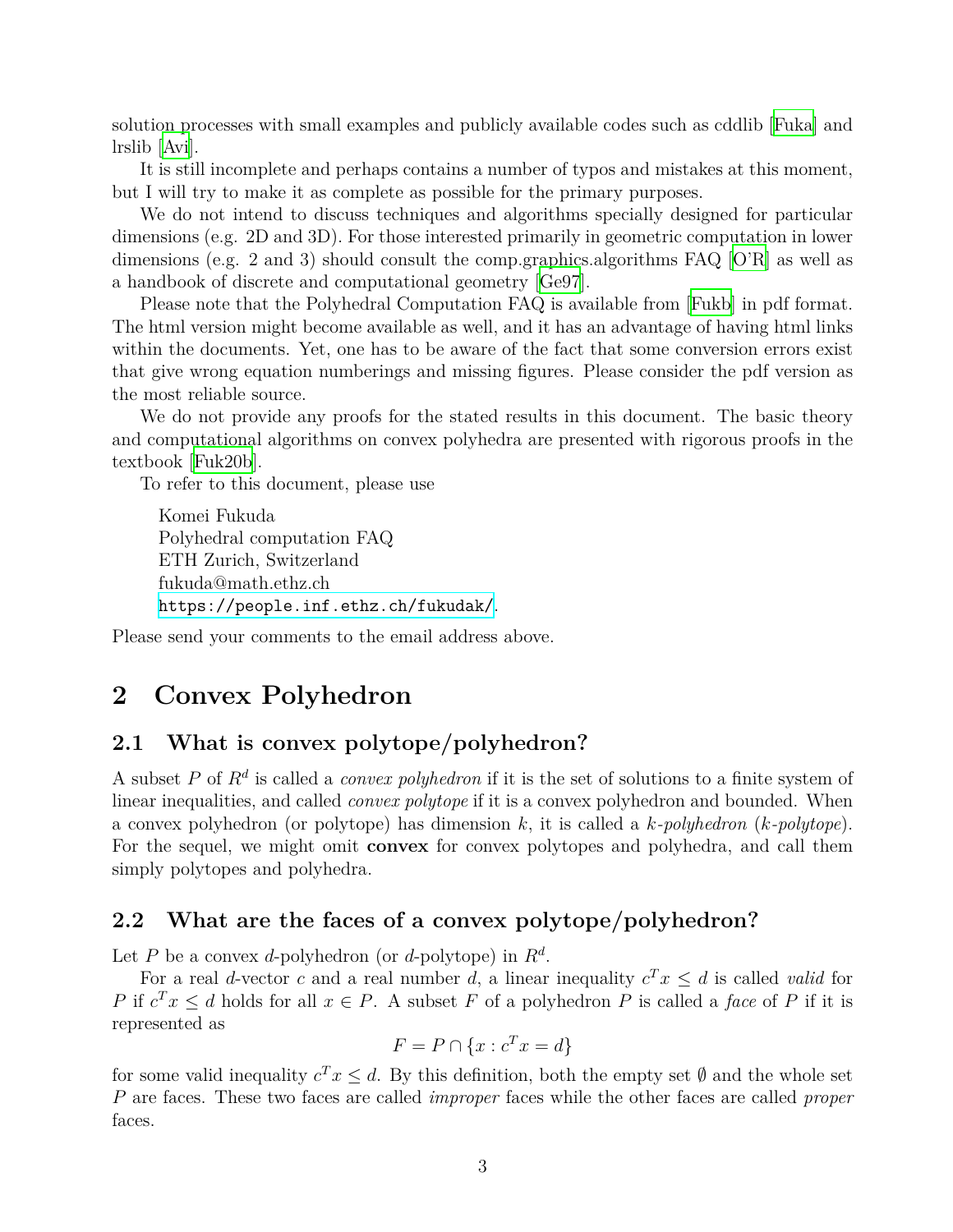We can define faces geometrically. For this, we need to define the notion of supporting hyperplanes. A hyperplane *h* of *R<sup>d</sup>* is *supporting P* if one of the two closed halfspaces of *h* contains *P*. A subset *F* of *P* is called a *face* of *P* if it is either  $\emptyset$ , *P* itself or the intersection of *P* with a supporting hyperplane.

The faces of dimension 0, 1,  $dim(P) - 2$  and  $dim(P) - 1$  are called the *vertices*, *edges*, *ridges* and *facets*, respectively. The vertices coincide with the *extreme points* of *P* which are defined as points which cannot be represented as convex combinations of two other points in *P*. When an edge is not bounded, there are two cases: either it is a line or a half-line starting from a vertex. A half-line edge is called an *extreme ray*.

#### <span id="page-3-0"></span>**2.3 What is the face lattice of a convex polytope**

The *face poset*  $FL(P)$  of a convex polyhedron is the set of all faces of P ordered by set inclusion. Two polytopes are called *isomorphic* if their face posets are isomorphic. The face poset of a convex polytope is a lattice.

The face poset of a convex polyhedron is sometimes referred to as the *combinatorial structure* of the polyhedron. Thus the expression "two polyhedra are combinatorially equal" means they are isomorphic.

#### <span id="page-3-1"></span>**2.4 What is a dual of a convex polytope?**

For a convex polytope P, any convex polytope P' with  $FL(P')$  anti-isomorphic to  $FL(P)$ (i.e. "upside-down" of *F L*(*P*)) is called a *(combinatorial) dual* of *P*. By the definition, a dual polytope has the same dimension as *P*. The duality theorem states that every convex polytope admits a dual.

**Theorem 1 (Duality of Polytopes)** *Every nonempty d-polytope P in R<sup>d</sup> admits a dual polytope in R<sup>d</sup> . In particular, one can construct a dual polytope by the following "polar" construction:*

$$
P^* = \{ y \in R^d : x^T y \le 1 \text{ for all } x \in P \}
$$

*where P is assumed to contain the origin in its interior.*

When *P* contains the origin in its interior, the polytope  $P^*$  is called the *polar* of *P*. One can easily show that

$$
P^* = \{ y \in R^d : v^T y \le 1 \text{ for all } v \in V(P) \}
$$

where  $V(P)$  denote the set of vertices of V, and this inequality (H-) representation of  $P^*$  is minimal (i.e. contains no redundant inequalities).

#### <span id="page-3-2"></span>**2.5 What is simplex?**

A subset *P* of  $R^d$  is called a *k*-simplex  $(k = 0, 1, 2, ...)$  if it is the convex hull of  $k + 1$  affinely independent points. It has exactly  $k + 1$  vertices and  $k + 1$  facets. A simplex is a *k*-simplex for some *k*.

Simplices are selfdual, i.e. a dual (see [2.4](#page-3-1)) of a simplex is again a simplex.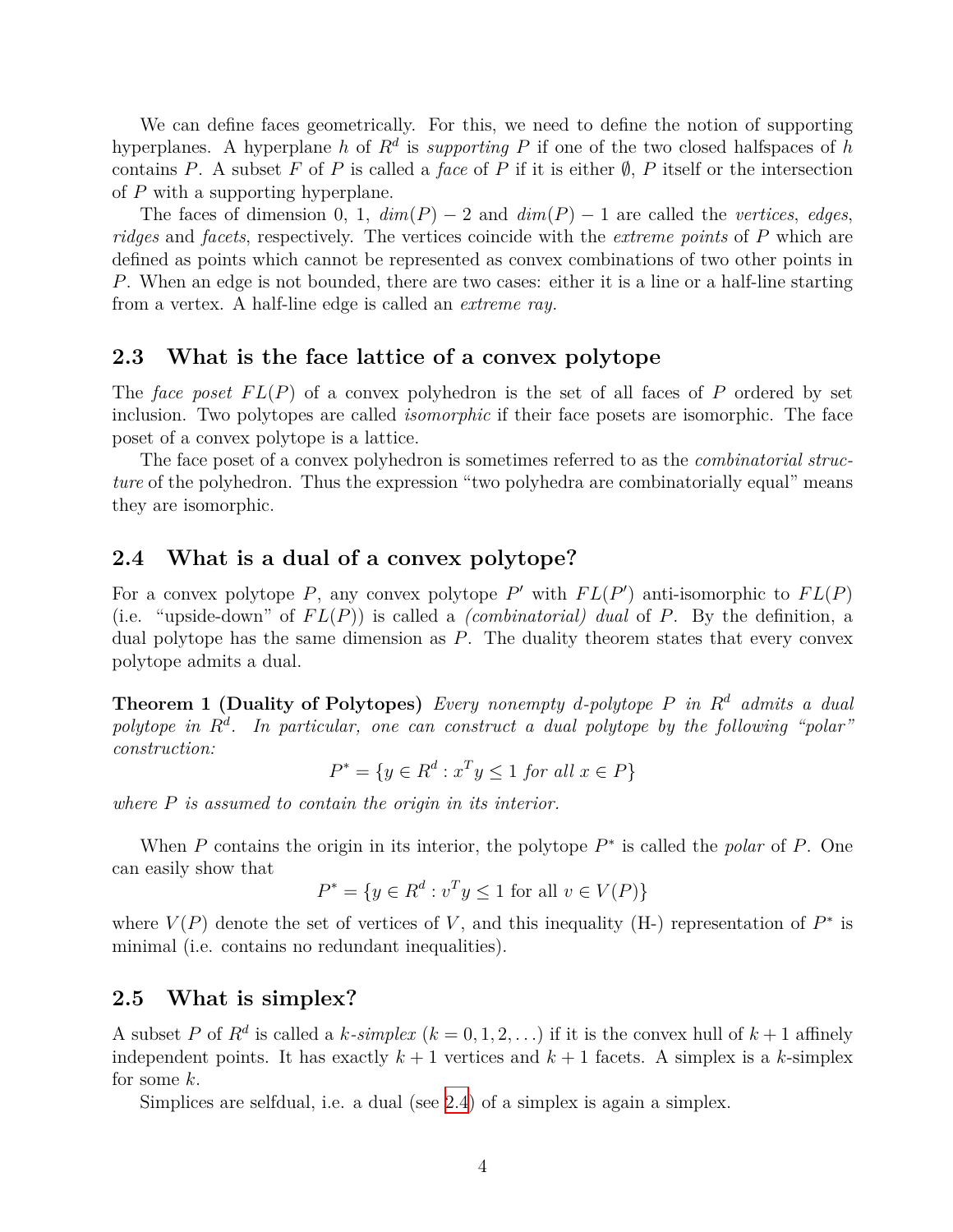### <span id="page-4-0"></span>**2.6 What is cube/hypercube/cross polytope?**

A subset P of  $R^d$  is called a *unit d*-cube if it is the convex hull of all  $2^d$  points with components 0 or 1. It has exactly 2 *<sup>d</sup>* vertices and 2*d* facets. A *cube* or *hypercube* is a convex polytope which is isomorphic to the *d*-cube for some *d*.

A dual (see [2.4](#page-3-1)) of a cube is called a *cross* polytope.

#### <span id="page-4-1"></span>**2.7 What is simple/simplicial polytope?**

A *d*-polytope is called **simple** if each vertex is contained in exactly *d* facets. A *d*-polytope is called **simplicial** if each facet contains exactly *d* vertices. By definition, a dual of simple (simlicial) polytope is simplicial (simple, respectively). Every facet of a simplicial *d*-polytope is a (*d −* 1)-simplex. Each vertex of a simple *d*-polytope is contained in exactly *d*-edges.

A *d*-cube is a simple polytope and a *d*-simplex is both simple and simplicial.

#### <span id="page-4-2"></span>**2.8 What is 0-1 polytope?**

A polytope in  $R^d$  is called **0-1** if all its vertices are in  $\{0,1\}^d$ . In other words, a 0-1 polytope is the convex hull of a subset of the  $2^d$  point set  $\{0,1\}^d$ , for some  $d \geq 0$ .

### <span id="page-4-3"></span>**2.9 What is the best upper bound of the numbers of** *k***-dimensional faces of a** *d***-polytope with** *n* **vertices?**

Let  $f_k(P)$  denote the number of *k*-faces of a *d*-polytope *P*, for  $k = 0, 1, \ldots, d$ .

The exact upper bound for  $f_k$  in terms of  $f_0$  and  $d$ . is known, thanks to McMullen's upper bound theorem.

The convex hull of distinct *n* points on the moment curve  $\{m(t) = (t^1, t^2, \ldots, t^d) : t \in R\}$ in *R<sup>d</sup>* is known as a *cyclic polytope*. It is known that its combinatorial structure (i.e. its face lattice, see Section [2.3\)](#page-3-0) is uniquely determined by *n* and *d*. Thus we often write  $C(d, n)$  to denote any such cyclic *d*-polytope with *n* vertices.

McMullen's Upper Bound Theorem shows that the maximum of  $f_k(P)$  is attained by the cyclic polytopes.

<span id="page-4-4"></span>**Theorem 2 (Upper Bound Theorem)** *For any d-polytope with n vertices,*

$$
f_k(P) \le f_k(C(d,n)), \ \forall k = 1, \ldots, d-1,
$$

*holds.*

The number of *k*-faces of a cyclic polytope  $C(d, n)$  can be explicitely given and thus one can evaluate the order of the upper bound in terms of *n* and *d*.

**Theorem 3** *For*  $d \geq 2$  *and*  $0 \leq k \leq d-1$ *,* 

$$
f_k(C(d,n)) = \sum_{r=0}^{\lfloor d/2 \rfloor} \binom{n-d+r-1}{r} \binom{r}{k} + \sum_{r=\lfloor d/2 \rfloor + 1}^{d} \binom{n-r-1}{d-r} \binom{r}{k}.
$$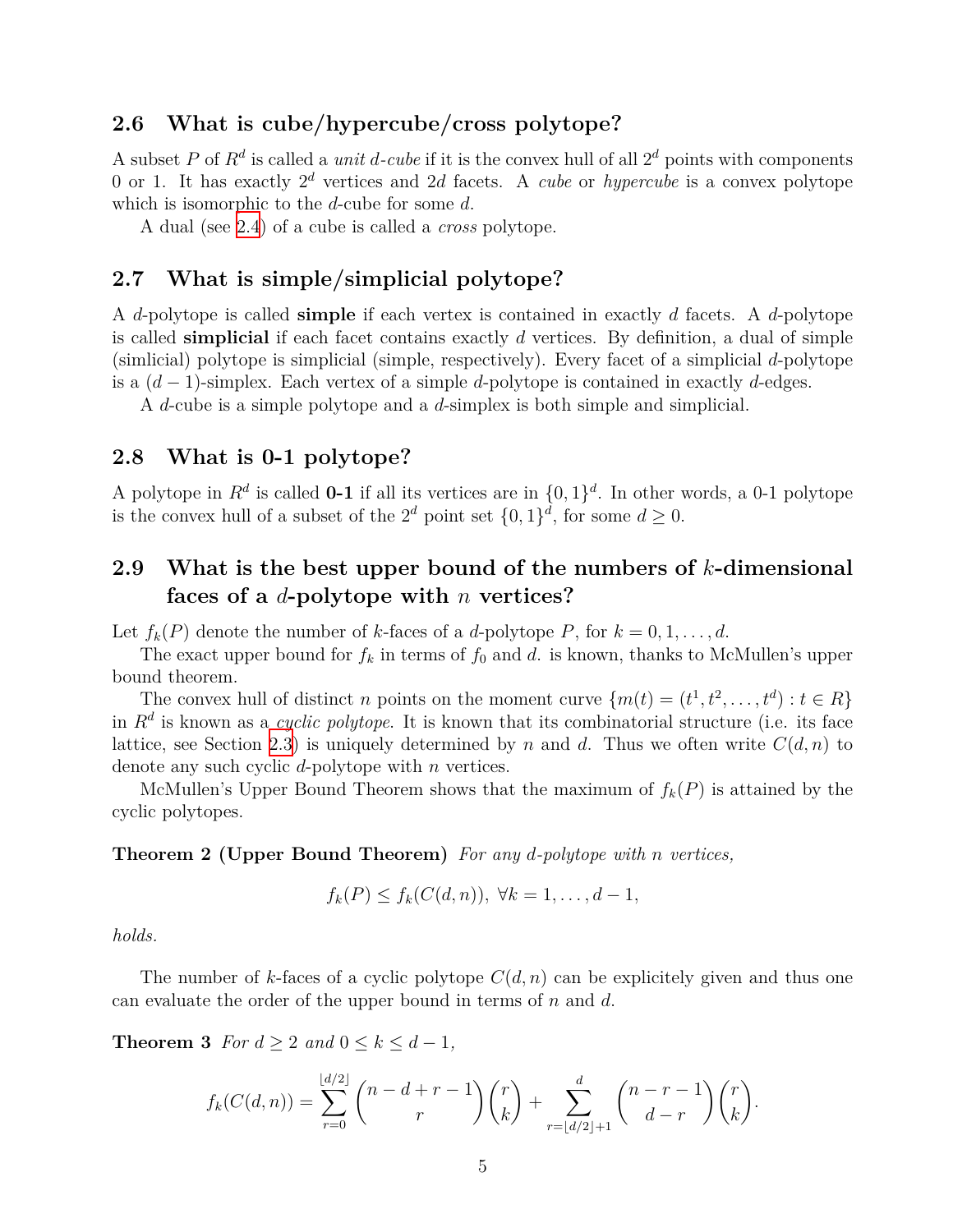*In particular,*

$$
f_{d-1}(C(d,n)) = {n - \lfloor d/2 \rfloor \choose \lfloor \frac{d}{2} \rfloor} + {n - \lfloor d/2 \rfloor - 1 \choose \lceil \frac{d}{2} \rceil - 1}
$$
(1)  
=  $O(n^{\lfloor \frac{d}{2} \rfloor})$  for any fixed d. (2)

For example,

<span id="page-5-1"></span>

| P                              |  | $f_0$ $f_1$ $f_2$ $f_3$ $f_4$ |        |  |
|--------------------------------|--|-------------------------------|--------|--|
| $C(5, 10)$ 10 45               |  | 100                           | 105 42 |  |
| $C(5, 20)$ 20 190 580 680 272  |  |                               |        |  |
| $C(5,30)$ 30 435 1460 1755 702 |  |                               |        |  |

The upper bound theorem can be written in dual form which gives, for example, the maximum number of vertices in a *d*-polytope with *m* facets.

**Theorem 4 (Upper Bound Theorem in Dual Form)** *For any d-polytope with m facets,*

$$
f_k(P) \le f_{d-k-1}(C(d,m)), \ \forall k = 0, 1, \ldots, d-2,
$$

*holds.*

The original proof of the Upper Bound Theorem is in [[McM70](#page-30-1), [MS71\]](#page-30-2). There are different variations, see [[Kal97,](#page-30-3) [Mul94](#page-30-4), [Zie94\]](#page-31-0). The textbook [\[Fuk20b,](#page-29-3) Chap 6] presents a detailed proof based on [\[Kal97](#page-30-3)] which is beautiful but has a little typo.

#### <span id="page-5-0"></span>**2.10 What is convex hull? What is the convex hull problem?**

For a subset *S* of  $R^d$ , the convex hull *conv*(*S*) is defined as the smallest convex set in  $R^d$ containing *S*.

The convex hull computation means the "determination" of  $conv(S)$  for a given finite set of *n* points  $S = \{p^1, p^2, \dots, p^n\}$  in  $R^d$ .

The usual way to determine *conv*(*S*) is to represent it as the intersection of halfspaces, or more precisely, as a set of solutions to a minimal system of linear inequalities. This amounts to output a matrix  $A \in R^{m \times d}$  and a vector  $b \in R^m$  for some m such that  $conv(S) = \{x | A \mid x \leq b\}$ . When *conv*(*S*) is full-dimensional, each (nonredundant) inequality corresponds to a facet of *conv*(*S*). Thus the convex hull problem is also known as the *facet enumeration problem*, see Section [2.12.](#page-6-1)

Some people define the convex hull computation as the determination of extreme points of  $conv(S)$ , or equivalently that of redundant points in *S* to determine  $conv(S)$ . This is much simpler computation than our convex hull problem. In fact, this can be done by solving  $O(n)$ linear programs and thus polynomially solvable, see Section [2.19](#page-10-1) and [2.20](#page-11-0). It is better to name this as the "redundancy removal for a point set *S*".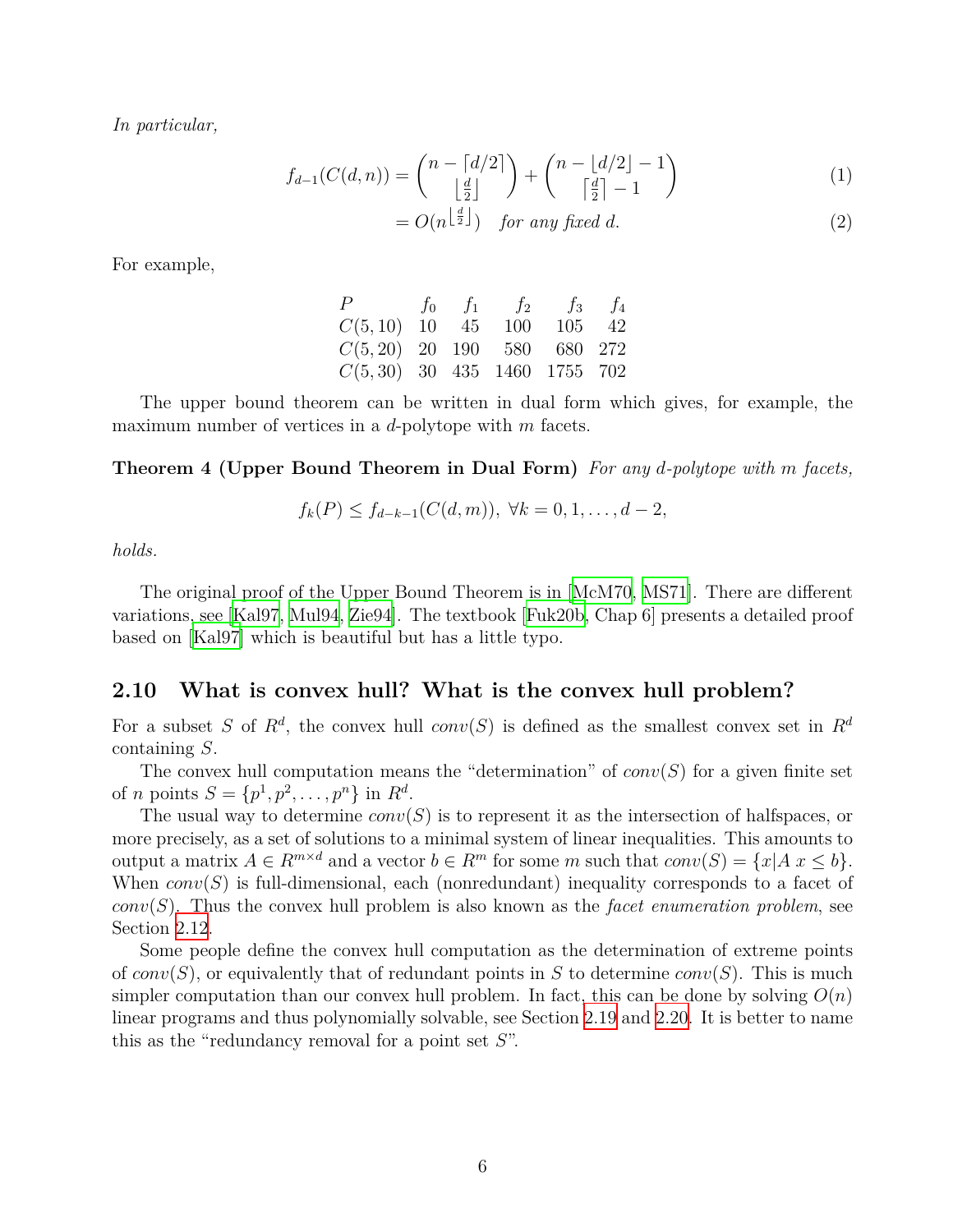#### <span id="page-6-0"></span>**2.11 What is the Minkowski-Weyl theorem for convex polyhedra?**

The Minkowski-Weyl Theorem states every polyhedron is finitely generated and every finitely generated set is a polyhedron. More precisely, for two subsets  $P$  and  $Q$  of  $R^d$ ,  $P + Q$  denotes the *Minkowski sum* of *P* and *Q*:

$$
P + Q = \{ p + q : p \in P \text{ and } q \in Q \}.
$$

<span id="page-6-3"></span>**Theorem 5 (Minkowski-Weyl's Theorem)** *For a subset P of R<sup>d</sup> , the following statements are equivalent:*

- (a) *P* is a polyhedron, i.e., for some real (finite) matrix A and real vector b,  $P = \{x : Ax \leq b\}$ ;
- **(b)** *There are finite real vectors*  $v_1, v_2, \ldots, v_n$  *and*  $r_1, r_2, \ldots, r_s$  *in*  $R^d$  *such that*  $P = conv(v_1, v_2, \ldots, v_n) + nonneg(r_1, r_2, \ldots, r_s).$

Thus, every polyhedron has two representations of type (a) and (b), known as (halfspace) *H-representation* and (vertex) *V-representation*, respectively. A polyhedron given by H-representation (V-representation) is called *H-polyhedron* (*V-polyhedron*).

### <span id="page-6-1"></span>**2.12 What is the vertex enumeration problem, and what is the facet enumeration problem?**

When a polyhedron *P* in  $R^d$  has at least one extreme point and full dimensional, both representations (a) and (b) in Miknowski-Weyl Theorem [5](#page-6-3) are unique up positive multiples of each inequality and ray *r<sup>j</sup>* .

Under these regularity conditions, the conversions between the H-representation and the V-representation are well-defined fundamental problems. The transformation (a) to (b) is known as the *vertex enumeration* and the other (b) to (a) is known as the *facet enumeration*. When *P* is in addition bounded (i.e. polytope), the facet enumeration problem reduces to what we call the convex hull problem, see [2.10](#page-5-0).

If a given polyhedron does not satisfy the assumptions, it is easy to transform the polyhedron to an isomorphic lower dimensional polyhedron satisfying the assumptions.

There are easy (nondegenerate) cases and difficult (degenerate) cases. For simplicity, we assume that *P* is bounded (i.e. polytope). The vertex enumeration is called *nondegenerate* if there is no point  $x \in R^d$  which satisfies  $d+1$  given inequalities with equality, and *degenerate* otherwise. The facet enumeration is called *nondegenerate* if there is no  $(d + 1)$  given points which are on a common hyperplane, and *degenerate* otherwise.

#### <span id="page-6-2"></span>**2.13 How can one enumerate all faces of a convex polyhedron?**

Let *P* be a convex polytope in  $R^d$ . One can extend the discussion below for the unbounded case (polyhedron) by adding a face at infinity, but for simplicity we assume *P* is bounded.

First of all the answer does not depend on how *P* is given. The problem for H-polytopes is equivalent to the one for V-polytopes by duality. See Sections [2.11](#page-6-0) and [2.4](#page-3-1).

There are algorithms (e.g.[[Rot92,](#page-30-5) [Sei86,](#page-31-1) [FLM97](#page-29-4)] ) that can generate all faces from a Vrepresentation or from a H-rerepsentation. Perhaps the backtrack algorithm [[FLM97\]](#page-29-4) is easiest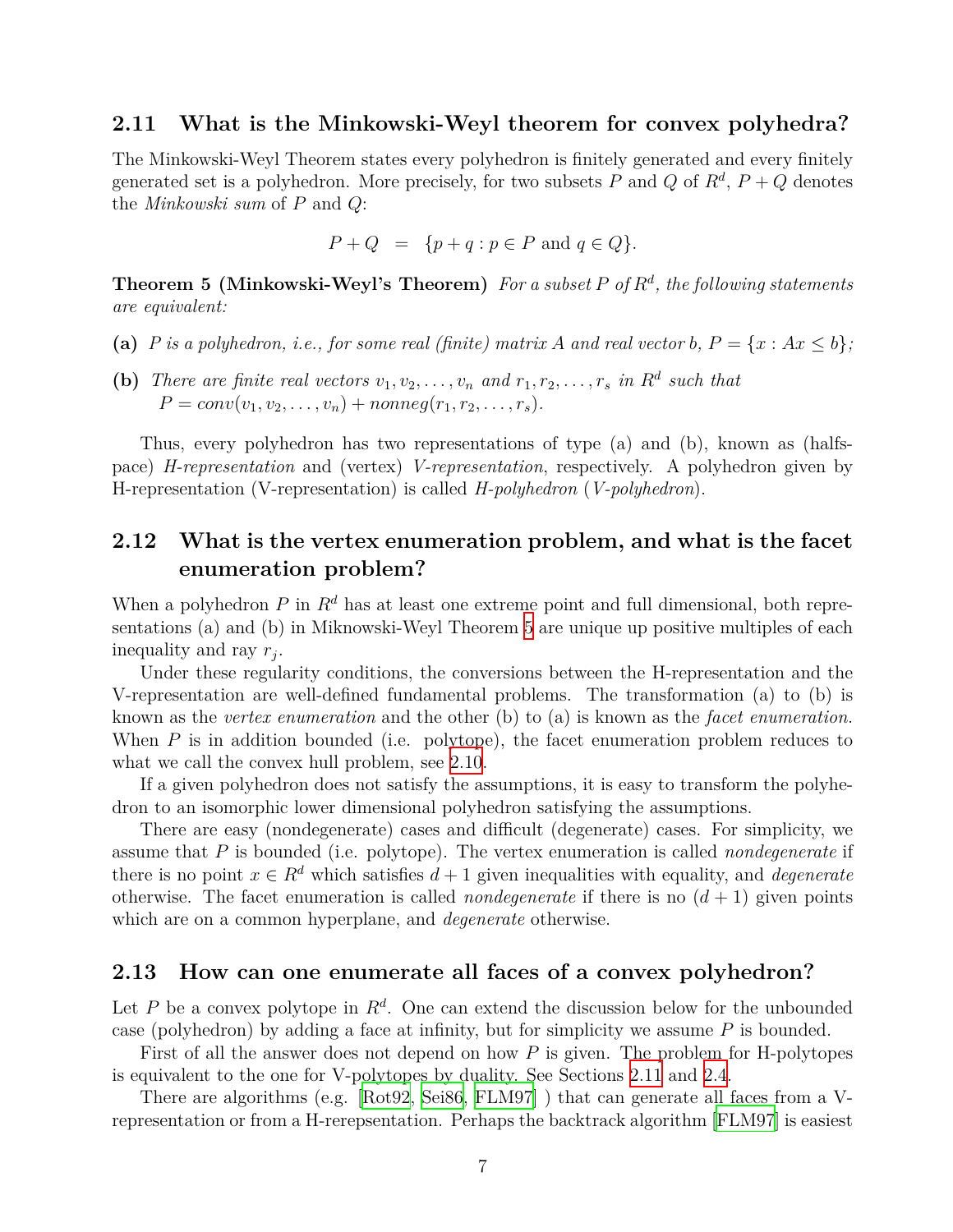to implement and works directly for the unbounded case. It is also a compact polynomial algorithm (see [2.15\)](#page-7-1) and thus needs little space to run. Algorithms that need to store all faces during computation tend to be too complicated to implement, because one needs to manage a complex data structure of faces and their incidences.

Another approach to generate all faces consists of two steps.

- **(1)** Firstly compute the second representation by a representation conversion algorithm.
- **(2)** Secondly use a combinatorial method to genrate all faces.

The first part is discussed in Section [2.15](#page-7-1) and Section [5](#page-26-0) presents some existing implementation. The second part can be done efficiently by purely combinatorial computation, see [[FR94\]](#page-29-5). As explained in [\[FR94](#page-29-5)], when the polytope is simple (simplicial), the face listing without duplication can be done implicitely by sorting the vertices (the facets) by a generic linear function (a generic line through an interior point).

### <span id="page-7-0"></span>**2.14 What computer models are appropriate for the polyhedral computation?**

There are two important computational models, the unit cost RAM (random access machine) and the Turing machine. The essential difference is that the Turing machine uses the binary representations of numbers and the computational time is measured precisely down to the number of (unit cost) bit operations. I believe that the RAM model, in which each elementary arithmetic operation takes a unit time and each integer number takes a unit space, is the standard model for the polyhedral computation. This model, despite its simplicity, often illuminates the critical parts of an algorithm and thus reflects the actual computation well. Of course, ignoring the number of bits of a largest number arising in the computation is dangerous, if one does not control the exponential growth of bit lengths of the numbers (in terms of the input bit length). This warning should be always kept in mind to design a good implementation. Furthermore, there are certain cases in which we need to use the Turing complexity. For example, all known "polynomial" algorithms for the linear programming (see Section [4](#page-25-1)) are Turing polynomial but not RAM polynomial. We may avoid this problem by pretending that there were a RAM polynomial algorithm for LP. After all, we (those interested in geometric computation) are interested in an analysis which reflects the reality and the simplex method for LP is practically a RAM polynomial (or equivalently, strongly polynomial) method. We refer to the recent book [[Yap00\]](#page-31-2) for further discussions.

#### <span id="page-7-1"></span>**2.15 How do we measure the complexity of a convex hull algorithm?**

To answer this question, we assume the unit cost RAM model, where the computational time is essentially the number of elementary arithmetic operations and the storage for any integer number takes a unit space. See Section [2.14](#page-7-0).

There are two approaches to evaluate the complexity of a given convex hull algorithm.

Let  $\alpha$  be an algorithm which computes a minimal inequality description  $P = \{x : Ax \leq b\}$ of a full-dimensional convex polytope  $P = conv(S)$  for a given point set *S* in  $R^d$  with  $n = |S|$ . Let *m* denote the number of inequalities in the output  $Ax \leq b$ .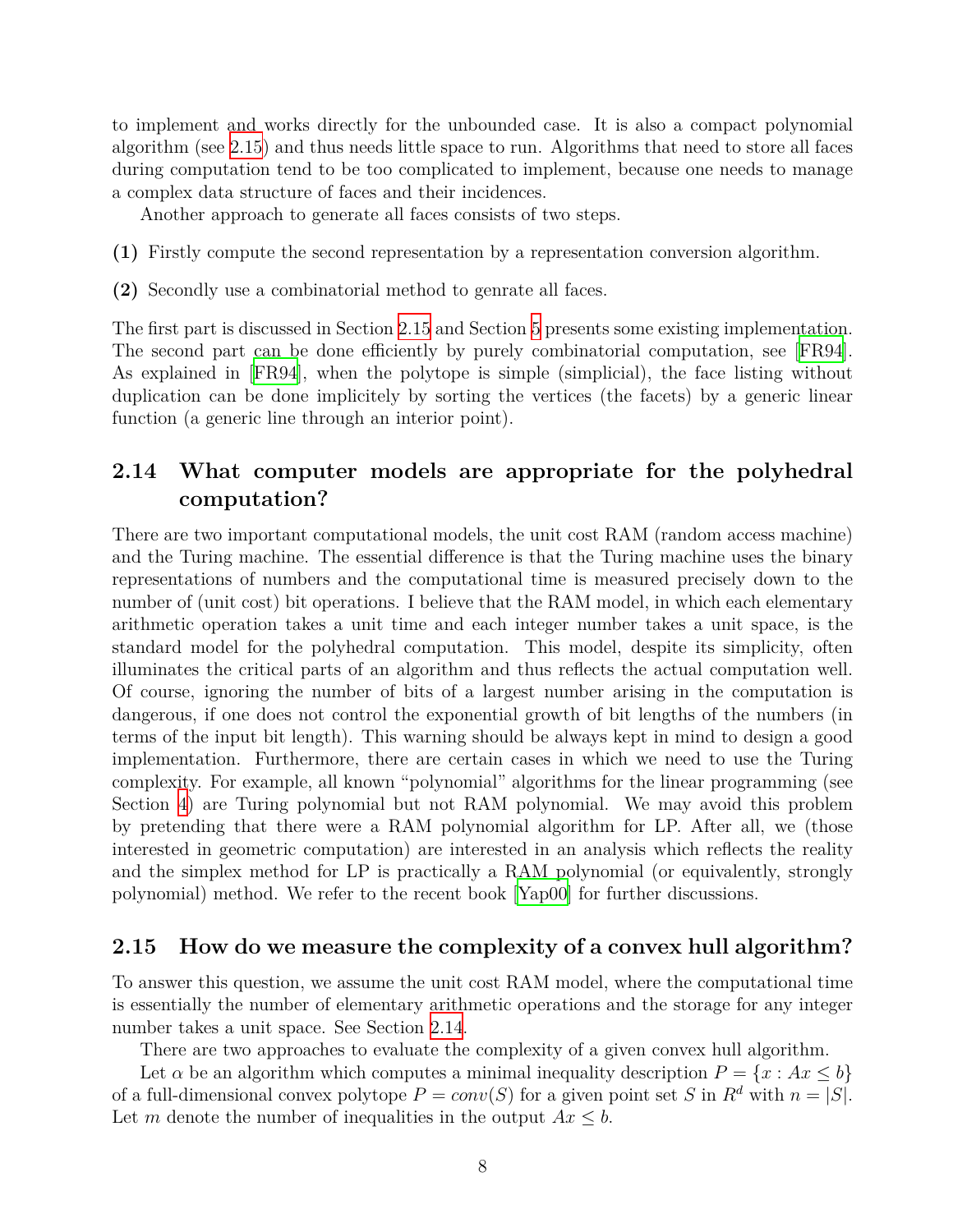(One can interprete the discussion here in dual setting: consider  $\alpha$  as an algorithm to compute all vertices *S'* of a convex polytope  $P = \{x : A'x \leq b'\}$  with *n* inequalties with *m* vertices.)

First of all, most people agree that the efficiency of computing the convex hull should be measured at least by the critical input parameters *d* and *n*. Some people like to see the complexity by fixing *d* to constant, but it is always better to evaluate in terms of *d* as well, and fix it later.

The first measure, often employed by computational geometers, is to bound the worst case running time of an algorithm  $\alpha$  for any input with *n* points in  $R^d$ . For example, if *α* is of  $O(d! n^d)$ , then it means *α* terminates in time  $O(d! n^d)$  for ANY input of *n* points in dimension *d*. Also, when one set *d* to be fixed (constant), such an algorithm is said to have time complexity *O*(*n d* ), since *d*! is simply a constant. We may call this *worst-case-input measure*. For fixed dimension, there is an optimum algorithm [[Cha93](#page-28-1)] for the convex hull in terms of the worst-case-input measure, that runs in time  $O(n^{\lfloor d/2 \rfloor})$  for  $d \geq 4$ . It cannot be better because the largest output is of the same order by the upper bound theorem (Theorem [2\)](#page-4-4).

The worst-case-input measure is quite popular, but it might be little misleading. For example, suppose algorithms  $\alpha$  and  $\beta$  are of time complexity  $O(n^d)$  and  $O(n^{2d})$ , respectively. Then by this measurement, the algorithm  $\alpha$  is *superior to*  $\beta$ .

Here is a potentially serious problem with this worst-case-input measure. Above, it is still possible that  $\alpha$  takes worst-case time  $n^d$  for ALL input of  $n$  points in  $R^d$ , and  $\beta$  takes time proportional to some polynomial function of *n, d, m*. Note that the number *m* of inequalities varies wildly from  $O(1)$  to  $O(n^{\lfloor d/2 \rfloor})$  $O(n^{\lfloor d/2 \rfloor})$  $O(n^{\lfloor d/2 \rfloor})$ , even for fixed d (by the upper bound theorem Theorem 2 and ([1\)](#page-5-1)). This diversity is just too big to be ignored if  $d \geq 4$ . Furthermore, the input data leading to the worst-case output hardly occurs in practice. In fact, for the random spherical polytope, the expected size of *m* is **linear in** *n*, see Section [2.16.](#page-9-0) While the worst-case-input optimal algorithm [\[Cha93\]](#page-28-1) is a remarkable theoretical achievement, **we are still very far from knowing the best ways to compute the convex hull for general dimensions**.

In order to circumvent this pitfall, one can use a measure using all key variables *d, n, m*. Or more generally, one can measure the time complexity in terms of both the size of input and the size of output. We say an algorithm  $\alpha$  is *polynomial* if it runs in time bounded by a polynomial in *d, n, m*. This polynomiality coincides with the usual polynomiality when the output size is polynomially bounded by the size of input.

Under the nondegeneracy assumption (see [2.12](#page-6-1)), there is a polynomial algorithm for the convex hull problem. Few of the earlier polynomial algorithms are pivot-based algorithms [\[CCH53,](#page-28-2) [Dye83](#page-29-6)] solving the problem in dual form (the vertex enumeration problem) and a wrapping algorithm [[CK70\]](#page-29-7). A more recent algorithm [[AF92\]](#page-28-3) based on reverse search technique [\[AF96](#page-28-4)] is not only polynomial but *compact* at the same time. Here, we say an algorithm is *compact* if its space complexity is polynomial in the input size only.

In the general case, there is no known polynomial algorithm. The paper [[ABS97](#page-28-5)] is an excellet article presenting how various algorithms fail to be polynomial, through ingenious constructions of "nasty" polytopes.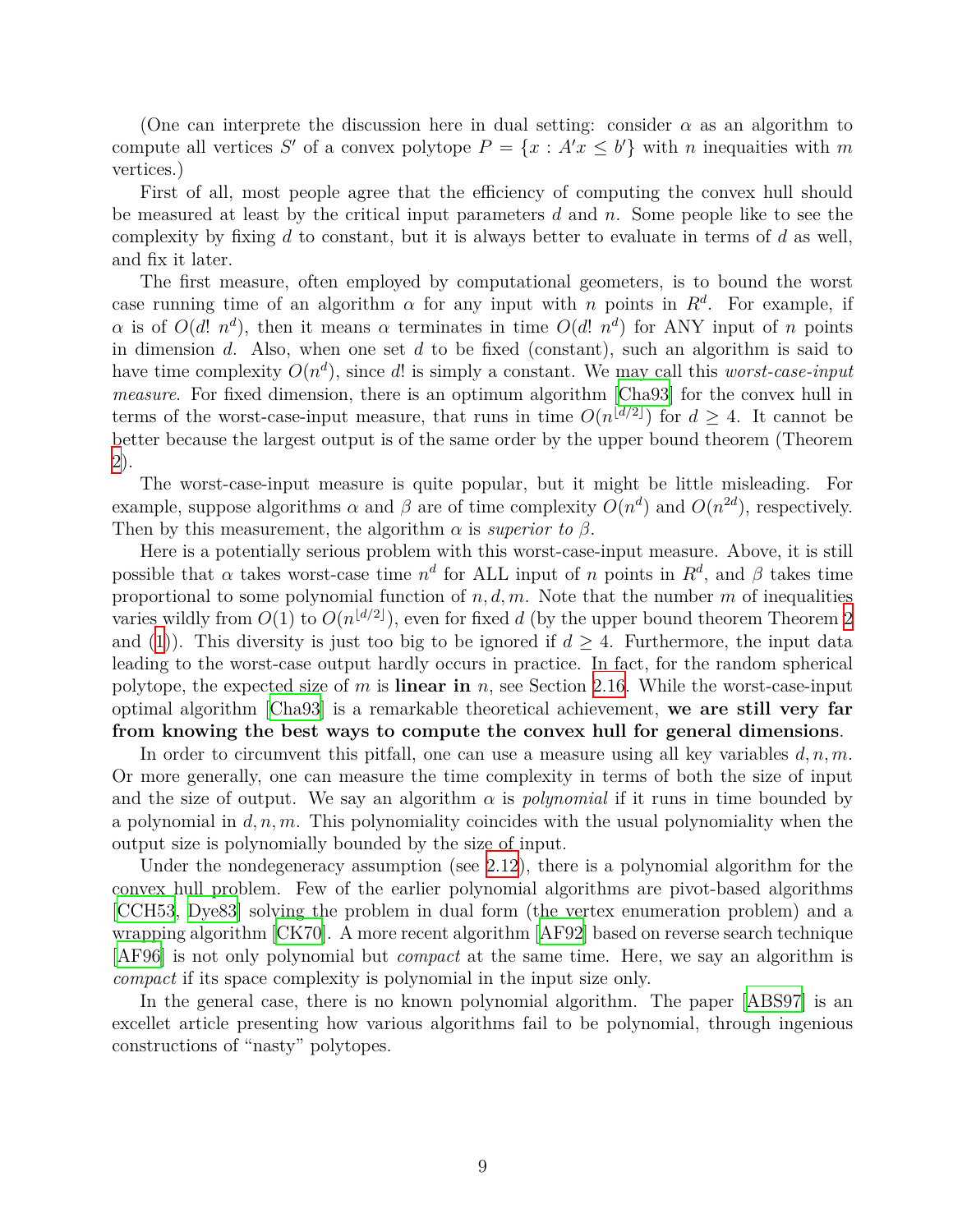### <span id="page-9-0"></span>**2.16 How many facets does the average polytope with** *n* **vertices in**  $R^d$  **have?**

Clearly we need to define a probability distribution of points to answer the question.

Perhaps the most interesting describution for which the answer is known is the uniform distribution on the unit sphere  $S^{d-1}$ . The results of Buchta et al [[BMT85\]](#page-28-6) show that the expected number of facets is  $f(d, n) = \frac{2}{d}\gamma((d-1)^2)\gamma(d-1)^{-(d-1)}(n+o(1))$  assymtotically with  $n \to \infty$ . The important fact is that it depends linearly on *n* essentially. Here the function  $\gamma(p)$  is defined recursively by

$$
\gamma(0) = \frac{1}{2}
$$

$$
\gamma(p) = \frac{1}{2 \pi p \gamma(p-1)}.
$$

Just to see how large the slope  $g(d) = \frac{2}{d}\gamma((d-1)^2)\gamma(d-1)^{-(d-1)}$  of this "linear" function in *n* is, we calculate it for  $d \leq 15$ :

| d              | g(d)                       |
|----------------|----------------------------|
| 2              | L                          |
| 3              | 2                          |
| 4              | 6.76773                    |
| 5              | 31.7778                    |
| 6              | 186.738                    |
| $\overline{7}$ | 1296.45                    |
| 8              | 10261.8                    |
| 9              | 90424.6                    |
| 10             | 872190.                    |
| 11             | $9.09402 E + 06$           |
| 12             | $1.01518\,\mathrm{E}{+}08$ |
| 13             | $1.20414 E + 09$           |
| 14             | $1.50832 E + 10$           |
| 15             | $1.98520E+11$              |

## <span id="page-9-1"></span>**2.17** How many facets can a 0-1 polytope with *n* vertices in  $R^d$ **have?**

Let  $f(d)$  denote the maximum number of facets of a 0-1 polytope in  $R^d$ . The question such as "is this function bounded by an exponential in *d*?" was open just until recently. The negative answer was given by Bárány and Pór who proved the superexponential behavior of *f*(*d*).

**Theorem 6 (Bárány and Pór [[BP00\]](#page-28-7))** *There is a positive constant c such that*

$$
f(d) > \left(\frac{c \, d}{\log d}\right)^{\frac{d}{4}}.\tag{3}
$$

This is a recent breakthrough in the theory of 0-1 polytopes.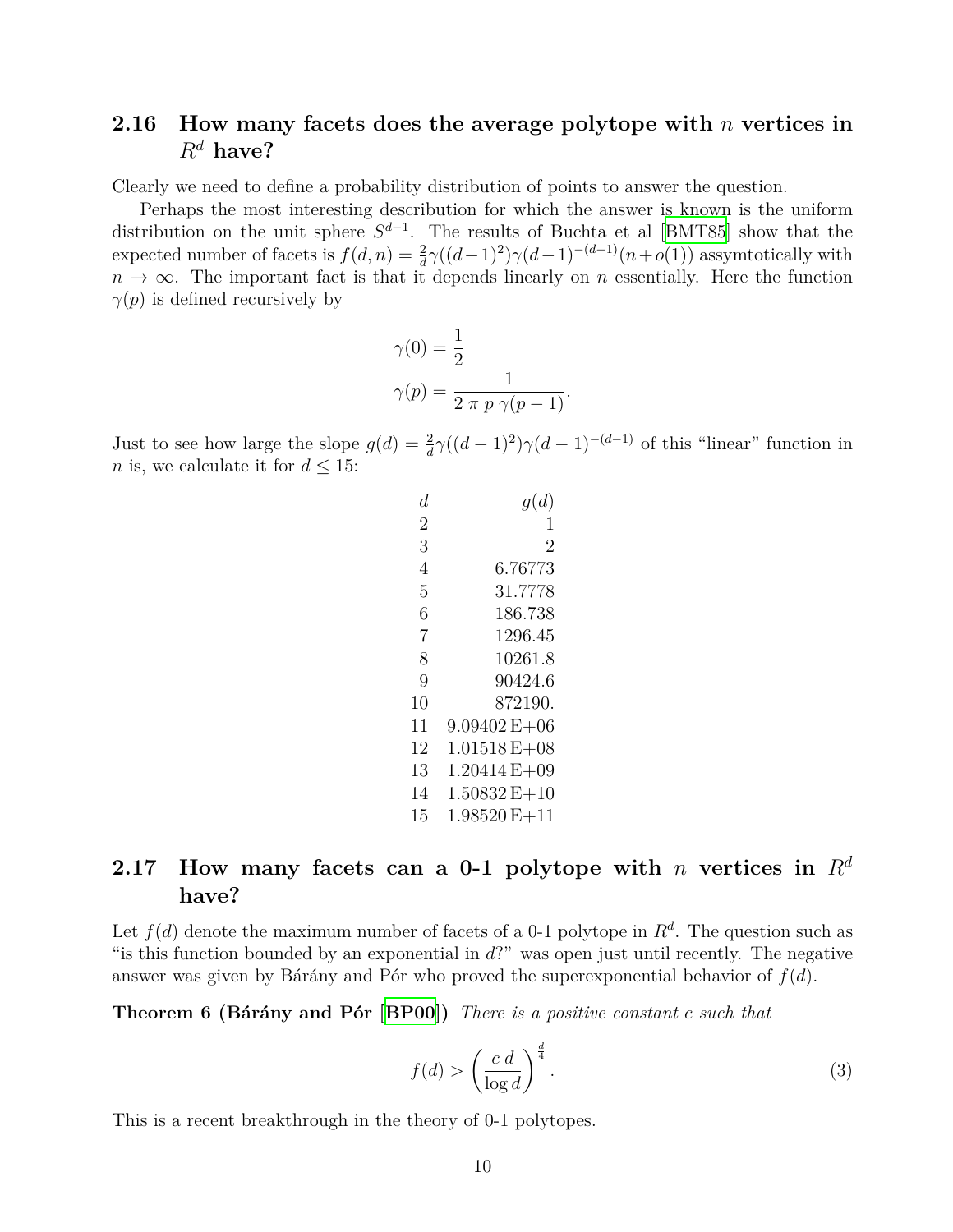# <span id="page-10-0"></span>2.18 How hard is it to verify that an H-polyhedron  $P_H$  and a V**polyhedron** *P<sup>V</sup>* **are equal?**

This is a fundamental complexity question associated with the Minkowski-Weyl theorem (Theorem [5](#page-6-3)). This problem, known as the *polyhedral verification problem* was first posed by L. Lovasz (see [[Sey94](#page-31-3)]).

To simplify our discussion, let us assume  $P_H$  and  $P_V$  are bounded and thus polytopes. Also we may assume that the given representations contain no redundant data, since removing redundancies is just a matter of solving linear programs, see Sections [2.19](#page-10-1) and [2.21](#page-12-0).

The verification consists of two questions, "is  $P_V \subseteq P_H$ ?" and "is  $P_H \subseteq P_V$ ?" The first question is easy to answer by just checking whether each generator (vertex) of  $P_V$  satisfies the H-representation of  $P_H$ . The second question is known to be coNP-complete, due to [[FO85\]](#page-29-8). (It is not hard to see that it belongs to coNP, since the negative answer to the question has a succinct certificate, a vertex *v* of  $P_H$  and a hyperplane separating *v* from  $P_V$ .) Yet, the complexity of the second question, when the first question has the positive answer, is not known.

It is possible to prove that the polynomial solvability of this problem implies the polynomial solvability of the representation conversion problem for general convex polytopes (i.e. the vertex enumeration and the facet enumeration problems). Here the polynomial solvability of the representation conversion problem means the existence of an algorithm that generates the second minimal representation in time polynomial in the size of both input and output. See Section [2.15](#page-7-1) for discussion on complexity measures.

How does the above reduction work? Assume we have a polynomial algorithm for the verification, and we design an algorithm to generate all vertices of an H-polytope *PH*. Let *V* be a set of vertices of *P<sup>H</sup>* generated so far. Take the first inequality from the H-representation, and ask whether we have generated all vertices on the face  $F_1$ , the intersection of  $P_H$  and the hyperplane given by the first inequality being forced to be equality. This is just one application of the verification algorithm. If yes, we move to the second inequality and repeat. Otherwise, we go down to lower dimensional face by setting one of the remaining inequality to equality. When we have *d*-independent equalities, we compute the unique vertex by solving the equation system. The key observation is that we generate a subproblem only when the verification algorithm returns NO answer. This means every subproblem created generates at least one new vertex. This guarantees our generation algorithm to be polynomial.

I do not know who is the first to recognize this reduction. I consider this belongs to folklore.

Finally I repeat: the complexity of the polyhedral verification problem is unknown. Is it in P or in coNP-complete? This is perhaps the most important question in polyhedral computation. A fascinating question, indeed.

# <span id="page-10-1"></span>**2.19 Is there an efficient way of determining whether a given point** *q* **is in the convex hull of a given finite set** *S* **of points in** *R<sup>d</sup>***?**

Yes. However, we need to be careful.

First we give a method that we do not recommend but many people use. This method computes an inequality representation  $\{x \in R^d : Ax \leq b\}$  of  $conv(S)$  where *A* is some  $m \times d$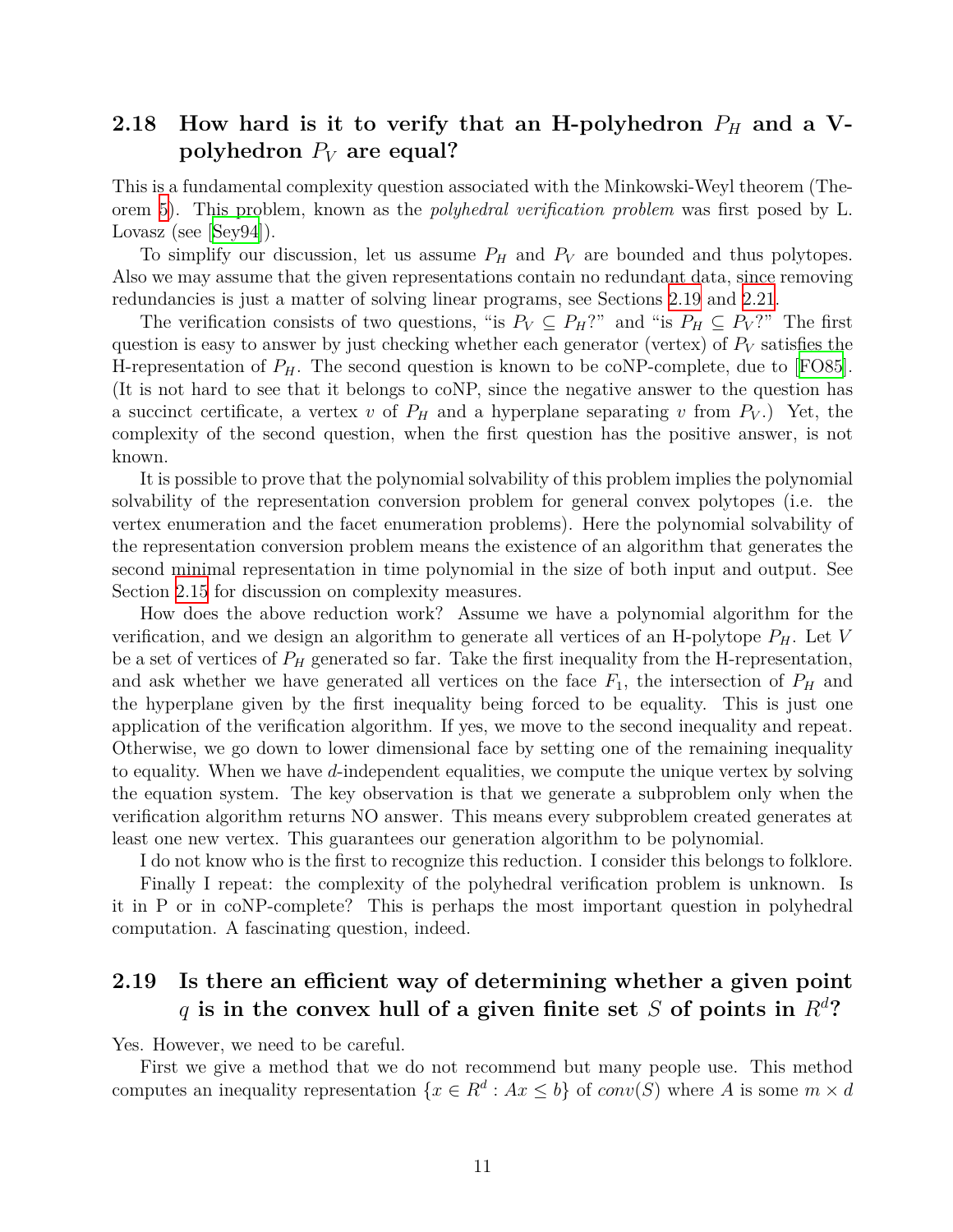matrix and *b* is a *m*-vector. This is called the convex hull computation [2.10.](#page-5-0) Once the system  $Ax \leq b$  is computed, it is easy to check whether p satisfies the system or not.

In most cases, this method is too expensive, since the convex hull computation is very hard in general and impossible for large data. In fact, the number of inequalities in such a system  $Ax \leq b$  is often exponential in *d* and  $n = |S|$ . (This method might be of practical interests when we need to remove lots of redundant points in clouds of points in small dimensions, see [2.20.](#page-11-0))

A standard method to check whether *q* is in *conv*(*S*) uses linear programming (LP) technique [4.](#page-25-1) An LP problem to be formulated for the question is the following. Let  $S =$ *{p*1*, p*2*, . . . , pn}*.

<span id="page-11-1"></span>find 
$$
\lambda
$$
  
satisfying  $q = \sum_{i=1}^{n} \lambda_i p_i$   
 $\sum_{i=1}^{n} \lambda_i = 1$   
 $\lambda_i \ge 0$  for all  $i = 1, ..., n$ . (4)

This problem has no objective function and such a problem is often called a *linear feasibility problem*. Although it might look simpler problem to solve, it is polynomially equivalent to the general LP. In fact, it is usually a good idea to set up an equivalent LP to solve it. More specifically, the problem ([4\)](#page-11-1) has a solution if and only if the following has no solution:

<span id="page-11-3"></span><span id="page-11-2"></span>find 
$$
z_0 \in R
$$
 and  $z \in R^d$   
satisfying  $z^T p_i \le z_0$  for all  $i = 1, ..., n$   
 $z^T q > z_0$ . (5)

Geometrically, the meaning of this problem is simple. If it admits a solution  $(z_0, z)$ , then the set  $H = \{x \in R^d : z^T x = z_0\}$  is a hyperplane in  $R^d$  separating the polytope *conv*(*S*) from the inquiry point *q*. Thus the existence of the separation means the nonredundancy. Now, to actually solve the problem [\(5](#page-11-2)), we set up the LP:

$$
f^* = \begin{array}{ll}\n\text{maximize} & z^T q - z_0 \\
\text{subject to} & z^T p_i - z_0 \le 0 \text{ for all } i = 1, \dots, n \\
& z^T q - z_0 \le 1.\n\end{array} \tag{6}
$$

The last inequality is artificially added so that the LP has a bounded solution. It is easy to see that the point  $q$  is non-redundant if and only if the optimal value  $f^*$  of the LP  $(6)$  $(6)$  is (strictly) positive.

### <span id="page-11-0"></span>**2.20 How can one remove all interior points of** *conv*(*S*) **from** *S* **for** large clouds *S* of points in  $R^d$ ?

The problem is formally known as the *redundancy removal*. Let *S* be a set of *n* points in *R<sup>d</sup>* . We say a point  $q \in S$  is *redundant* (for  $conv(S)$ ) if  $q \in conv(S-q)$ . In short, redundant points are unnecessary to determine the convex hull *conv*(*S*).

In principle, one can apply the linear programming (LP) method given in [2.19](#page-10-1) to remove all redundant points. This amounts to solving *n* LPs. While the time complexity of this pure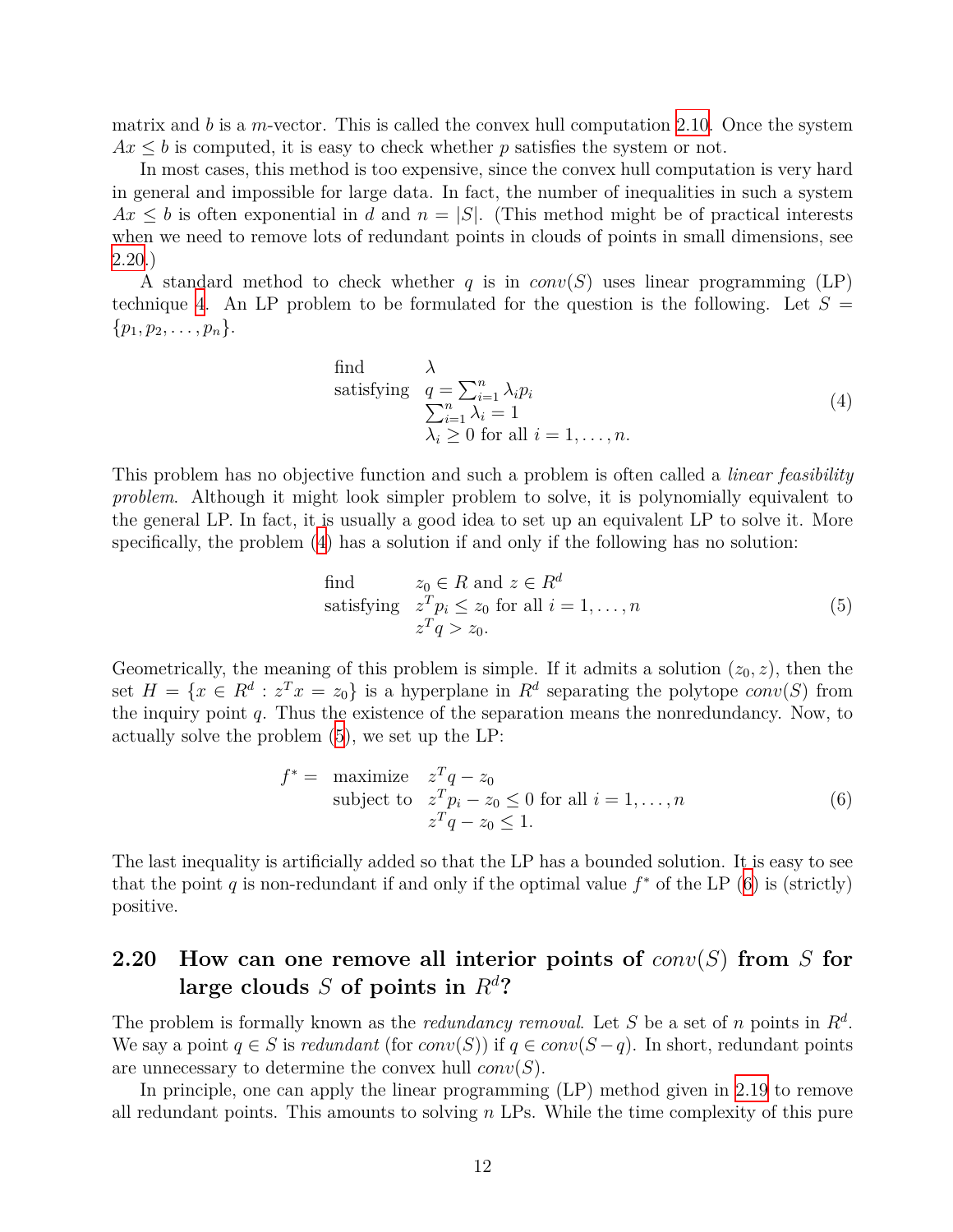LP method is polynomial and additional techniques given by  $|Cla94, OSS95|$  $|Cla94, OSS95|$  $|Cla94, OSS95|$  $|Cla94, OSS95|$  $|Cla94, OSS95|$  can reduce the size of LPs, this might end up in a very time consuming job for large  $n$  (say  $> 1,000$ ).

We have recently tested Clarkson's algorithm [[Cla94\]](#page-29-9) experimentally. Initial results posted in <https://people.inf.ethz.ch/fukudak/ClarksonExp/ExperimentCube.html> indicate a huge acceleration for highly redundant cases.

There is a technique that might be useful to remove "obviously redundant" points quickly as a preprocessing. This works only in small dimensions (probably up to 100?). Such a method picks up a few nonredundant point set  $T = \{t_1, \ldots, t_k\}$  from *S*. Selecting nonredundant points can be done by picking points maximizing (or minimizing) any given linear function over *S*. When *k* is small relative to *d*, say  $d+2$  or  $d+3$ , the computation of *conv*(*T*) is usually very easy with any standard convex hull algorithm. Thus we assume that an inequality system  $Ax \leq b$  such that  $conv(T) = \{x : Ax \leq b\}$  is given. It is easy to see that any point  $q \in S - T$ satisfying the inequalities (i.e.  $Aq \leq b$ ) is redundant. One can repeat the same procedure with a different set T' of nonredundant points as long as it removes "sufficient number" of redundant points.

### <span id="page-12-0"></span>**2.21 Is there any efficient algorithm to remove redundant inequalities from a system of linear inequalities**

This problem is essentially equivalent to the redundancy removal from point sets given in [2.20.](#page-11-0)

Although one can transform one to the other, let us describe a direct method. Let *Ax ≤*  $b, s^T x \leq t$  be a given system of *m*-inequalities in *d*-variables  $x = (x_1, x_2, \ldots, x_d)^T$ . We want to test whether the subsystem of first  $m-1$  inequalities  $Ax \leq b$  implies the last inequality  $s^T x \leq t$ . If so, the inequality  $s^T x \leq t$  is redundant and can be removed from the system. A linear programming (LP) formulation of this checking is rather straightforward:

$$
f^* = \begin{array}{ll}\n\text{maximize} & s^T x \\
\text{subject to} & Ax \leq b \\
& s^T x \leq t + 1.\n\end{array} \tag{7}
$$

Then the inequality  $s^T x \leq t$  is redundant if and only if the optimal value  $f^*$  is less than or equal to *t*.

By successively solving this LP for each untested inequality against the remaining, one would finally obtain a equivalent non-redundant system.

As we discussed in [2.20](#page-11-0), there is a very promising idea to improve the naive LP technique above. It is proposed by Clarkson [[Cla94\]](#page-29-9) . The main idea is the following. Let's denote by *m′* the number of nonredundant constraints which is not known. Clarkson's algorithm uses the same LP technique but for a subsystem  $A'x \leq b'$  of  $Ax \leq b$  of size at most  $m'$ .

$$
f^* = \begin{array}{ll}\n\text{maximize} & s^T x \\
\text{subject to} & A' x \le b' \\
& s^T x \le t + 1.\n\end{array} \tag{8}
$$

The subsystem is the currently recognized system of nonredundant constraints at some stage. If the tested inequality is redundant for this subsystem, then obviously it is redundant for the whole system. What can we do if the tested inequality is nonredundant? There is a so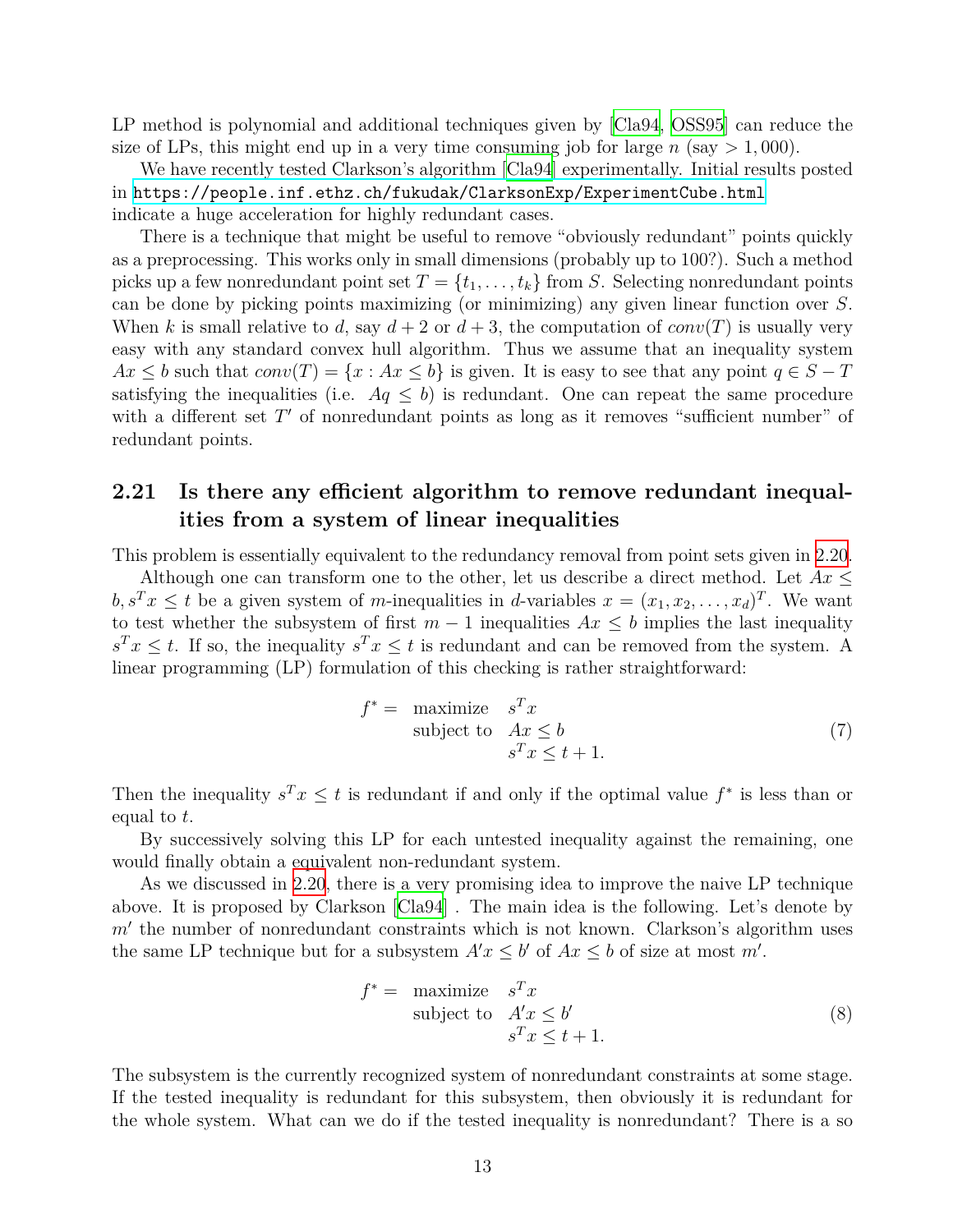called "ray-shooting" technique that will find a new nonredundant inequality. The detailed discussion can be found in the textbook [[Fuk20b](#page-29-3), Chap 7].

We have tested Clarkson's algorithm [\[Cla94\]](#page-29-9) experimentally. Initial results posted in <https://people.inf.ethz.ch/fukudak/ClarksonExp/ExperimentCube.html> indicate a huge acceleration for highly redundant cases.

## <span id="page-13-0"></span>**2.22 Is there any efficient algorithm to compute the intersection of two (or** *k***) polytopes**

Let  $k \geq 2$ , and let  $P_1, \ldots, P_k$  be input polytopes in  $R^d$ , and let  $P = P_1 \cap P_2 \cap \cdots \cap P_k$  be the polytope we want to compute.

This problem of computing *P* needs to be specified further. Namely, what is the representation of input and that of output?

If the input polytopes are H-polytopes (given by inequalities) then the intersection is represented by the union of the two inequality systems. To get a minimal H-reprentation for the intersection is just a redundancy removal given in Section [2.21](#page-12-0). To get a minimal V-representation for the intersection is the vertex enumeration problem explained in Section [2.12.](#page-6-1)

An interesting case is when both input and output polytopes are V-polytopes (i.e. given by vertices and perhaps some redundant points). One primitive way to solve this problem consists of two steps: (1) generate minimal H-representations of each of the input *k* polytopes, (2) solve the vertex enumeration problem for the union of the *k* H-representations. This naive approach might be satisfactory for small dimensions or not-too-complicated polytopes. Recently, a polynomial algorithm has been found for the special case when the input polyopes are in general position [[FLL00\]](#page-29-10). This algorithm is not yet practical because the general position assumption does not seem to be easily simulated for the general case. It should be remarked that the dual version of this problem is to compute a minimal H-representation of the convex hull of *k* H-polytopes. Actually the paper [\[FLL00](#page-29-10)] treats this dual problem.

### <span id="page-13-1"></span>**2.23 Is there any efficient algorithm to compute the volume of a convex polytope in**  $R^d$ ?

It is known that computing the volume of a *V* -polytope (or H-polytope) is #P-hard, see [\[DF88\]](#page-29-11) and [\[Kha93](#page-30-7)]. There are theoretically efficient randomized algorithms to approximate the volume of a convex body [[LS93](#page-30-8)] but no implementation seems to be available.

There is a comparative study [\[BEF00\]](#page-28-8) of various volume computation algorithms for convex polytopes. It indicates that there is no single algorithm that works well for many different types of polytopes. For "near" simple polytopes, triangulation-based algorithms are more efficient. For "near" simplicial polytopes, sign-decomposition-based algorithms are better. See the paper for the justification of these claims.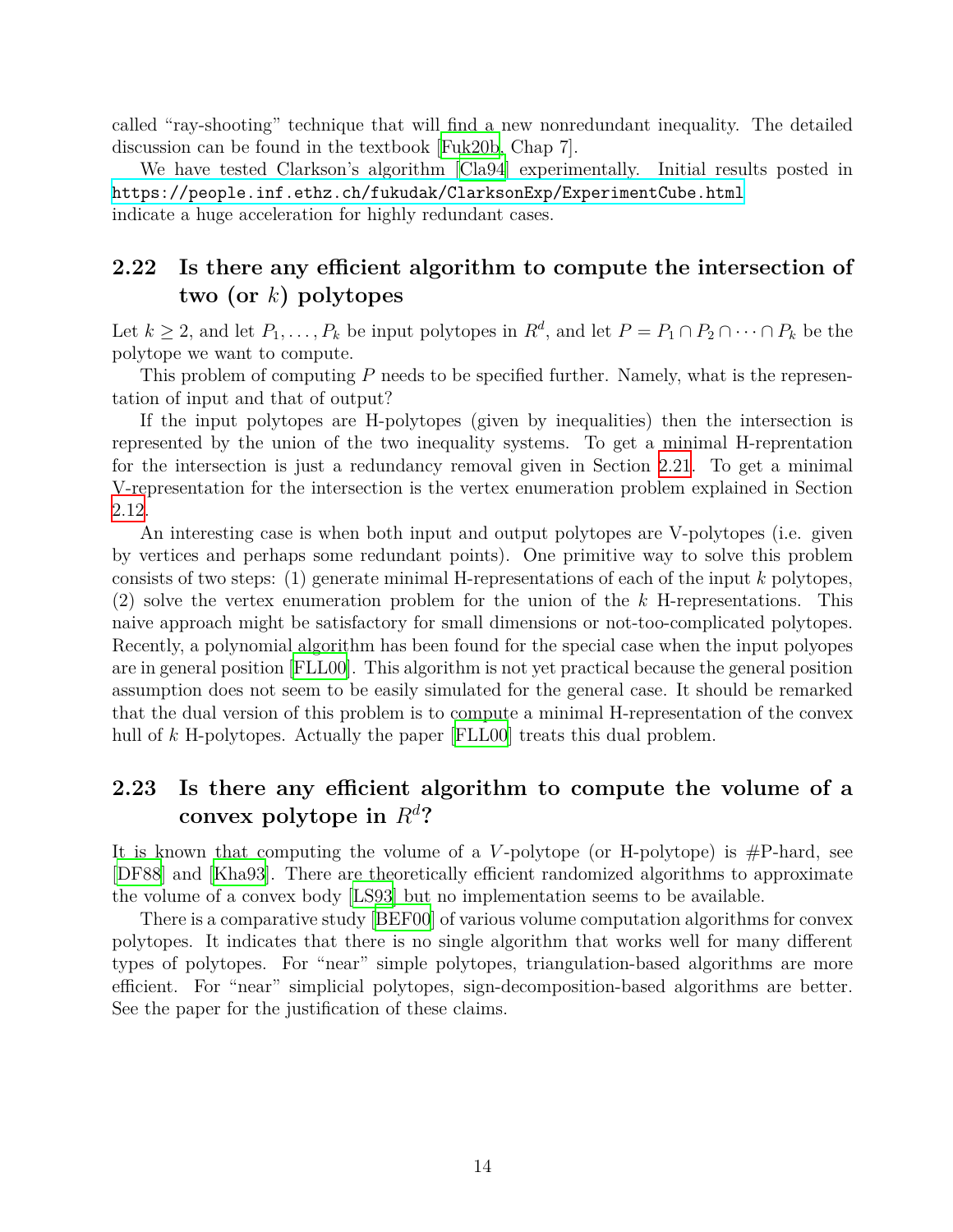# <span id="page-14-0"></span>**3 Voronoi Diagram and Delaunay Triangulation**

#### <span id="page-14-1"></span>**3.1 What is cell complex? What is triangulation?**

A *cell complex* or simply *complex* in *R<sup>d</sup>* is a set *K* of convex polyhedra (called *cells*) in *R<sup>d</sup>* satisfying two conditions: (1) Every face of a cell is a cell (i.e. in *K*), and (2) If *P* and *P ′* are cells, then their intersection is a common face of both. A *simplicial complex* is a cell complex whose cells are all simplices.

The *body* |K| of a complex K is the union of all cells. When a subset P of  $R^d$  is the body of a simplicial complex *K*, then *K* is said to be a *triangulation* of *P*. For a finite set *S* of points in  $R^d$ , a *triangulation of S* is a simplicial complex *K* with  $|K| = conv(S)$ .

### <span id="page-14-2"></span>**3.2 What is Voronoi diagram in** *R<sup>d</sup>***?**

See also [3.3](#page-15-0).

Given a set *S* of *n* distinct points in  $R^d$ , Voronoi diagram is the partition of  $R^d$  into *n* polyhedral regions  $vo(p)$  ( $p \in S$ ). Each region  $vo(p)$ , called the *Voronoi cell* of p, is defined as the set of points in  $R^d$  which are closer to p than to any other points in *S*, or more precisely,

$$
vo(p) = \{x \in R^d | dist(x, p) \le dist(x, q) \quad \forall q \in S - p\},\
$$

where *dist* is the Euclidean distance function. (One can use different distance functions to define various variations of Voronoi diagrams, but we do not discuss them here.)



The set of all Voronoi cells and their faces forms a cell complex. The vertices of this complex are called the *Voronoi vertices*, and the extreme rays (i.e. unbounded edges) are the *Voronoi rays.* For each point  $v \in R^d$ , the *nearest neighbor set*  $nb(S, v)$  of *v* in *S* is the set of points  $p \in S - v$  which are closest to *v* in Euclidean distance. Alternatively, one can define a point  $v \in R^d$  to be a *Voronoi vertex* of *S* if  $nb(S, v)$  is maximal over all nearest neighbor sets.

In order to compute the Voronoi diagram, the following construction is very important. For each point *p* in *S*, consider the hyperplane tangent to the paraboloid in  $R^{d+1}$  at *p*:  $x_{d+1}$  $x_1^2 + \cdots + x_d^2$ . This hyperplane is represented by  $h(p)$ :

$$
\sum_{j=1}^{d} p_j^2 - \sum_{j=1}^{d} 2p_j x_j + x_{d+1} = 0.
$$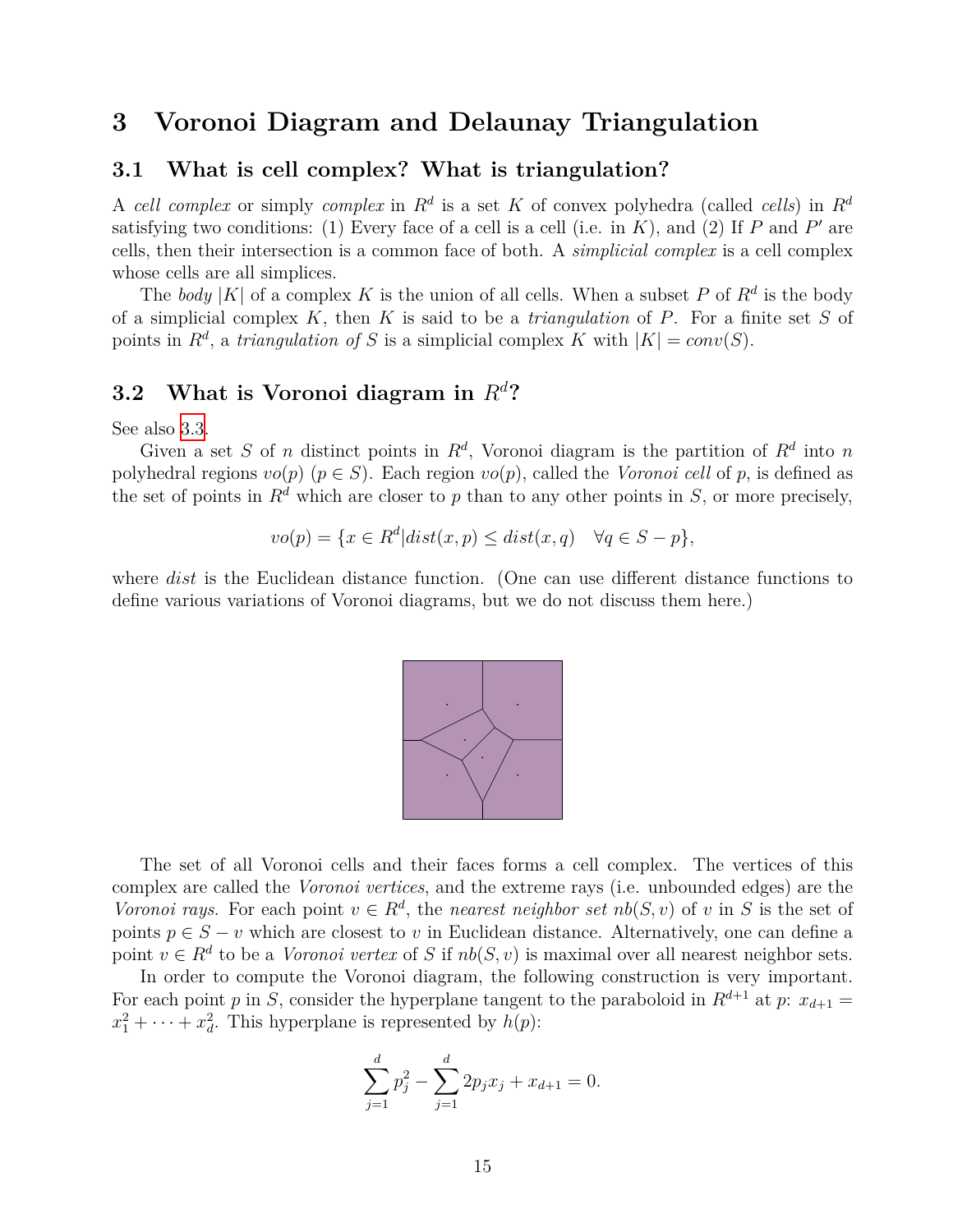By replacing the equality with inequality  $\geq$  above for each point p, we obtain the system of *n* inequalities, which we denote by  $b - Ax \geq 0$ . The polyhedron *P* in  $R^{d+1}$  of all solutions *x* to the system of inequalities is a lifting of the Voronoi diagram to one higher dimensional space. In other words, by projecting the polyhedron  $P$  onto the original  $R<sup>d</sup>$  space, we obtain the Voronoi diagram in the sense that the projection of each facet of *P* associated with  $p \in S$ is exactly the voronoi cell  $vo(p)$ . The vertices and the extreme rays of  $P$  project exactly to the Voronoi vertices and the rays, respectively.



#### <span id="page-15-0"></span>**3.3 What is the Delaunay triangulation in** *R<sup>d</sup>***?**

See also [3.2](#page-14-2), [3.1](#page-14-1).

Let *S* be a set of *n* points in  $R^d$ . The convex hull  $conv(nb(S, v))$  of the nearest neighbor set of a Voronoi vertex *v* is called the Delaunay cell of *v*. The Delaunay complex (or triangulation) of *S* is a partition of the convex hull *conv*(*S*) into the Delaunay cells of Voronoi vertices together with their faces.



The Delaunay complex is not in general a triangulation but becomes a triangulation when the input points are in *general position* (or *nondegenerate*), i.e. no  $d+2$  points are cospherical or equivalently there is no point  $c \in R^d$  whose nearest neighbor set has more than  $d+1$ elements.

The Delaunay complex is dual to the Voronoi diagram [3.2](#page-14-2) in the sense that there is a natural bijection between the two complexes which reverses the face inclusions.

There is a direct way to represent the Delaunay complex, just like the Voronoi diagram [3.2.](#page-14-2) In fact, it uses the same paraboloid in  $R^{d+1}$ :  $x_{d+1} = x_1^2 + \cdots + x_d^2$ . Let  $f(x) = x_1^2 + \cdots + x_d^2$ , and let  $\tilde{p} = (p, f(x)) \in R^{d+1}$  for  $p \in S$ . Then the so-called lower hull of the lifted points  $S := \{ \tilde{p} : p \in S \}$  represents the Delaunay complex. More precisely, let

$$
P = conv(\tilde{S}) + nonneg(e^{d+1})
$$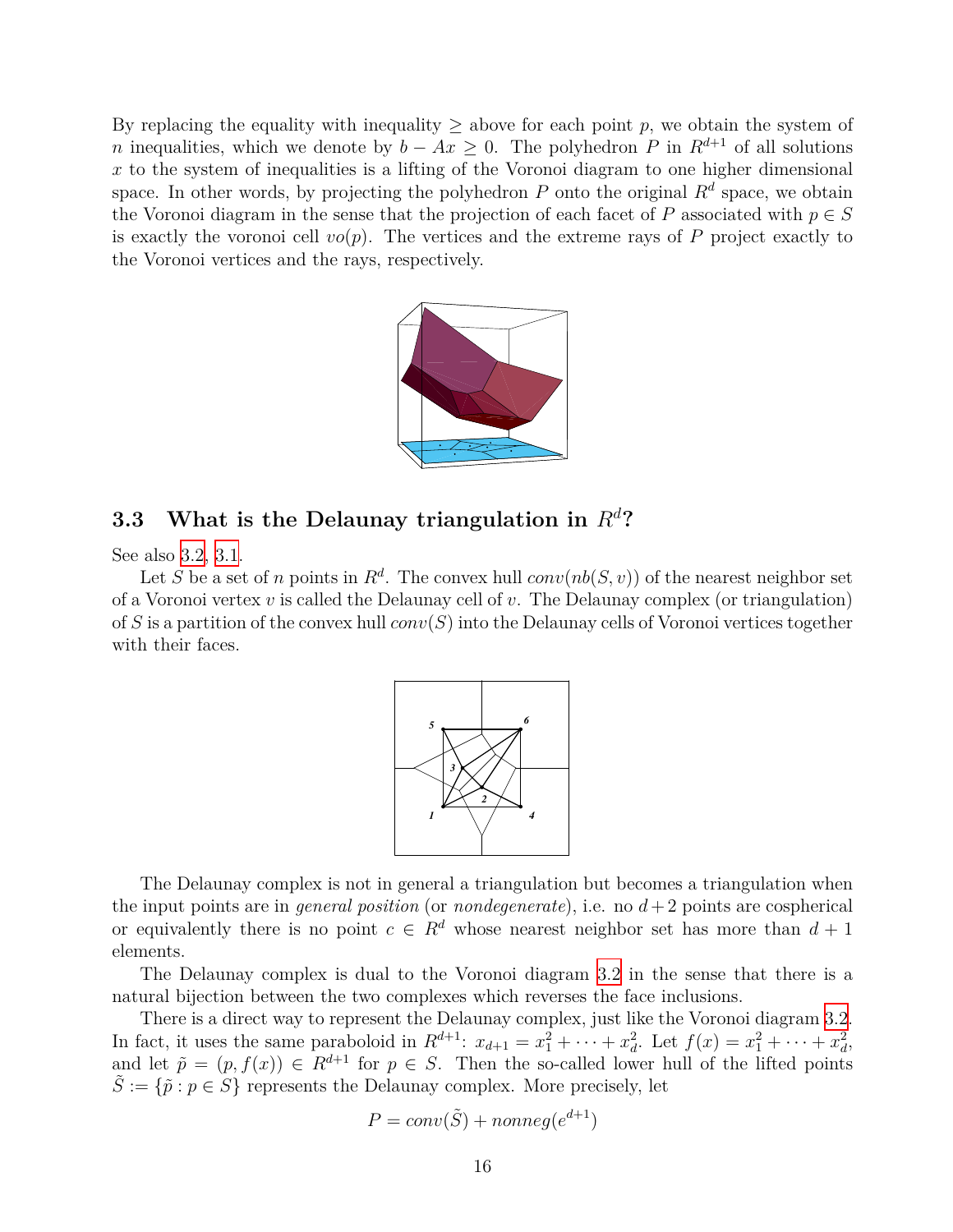where  $e^{d+1}$  is the unit vector in  $R^{d+1}$  whose last component is 1. Thus P is the unbounded convex polyhedron consisting of  $conv(\tilde{S})$  and any nonnegative shifts by the "upper" direction *r*. The nontrivial claim is that the the boundary complex of *P* projects to the Delaunay complex: any facet of  $P$  which is not parallel to the vertical direction  $r$  is a Delaunay cell once its last coordinate is ignored, and any Delaunay cell is represented this way.

### <span id="page-16-0"></span>**3.4 Computing the Delaunay complex and the Voronoi diagram. What does it mean and how to do it with available software?**

Let *S* be a given set of *n* points in  $R^d$ . Computing the Voronoi diagram normally means to generate the set  $Vo(S)$  of Voronoi vertices, and computing the Delaunay complex is essentially the same thing. Once the Voronoi vertices are generated, the nearest neighbor sets *nb*(*S, v*) for all Voronoi vertices *v* can be easily computed, and in fact most of the algorithms for generating the Voronoi vertices computes the nearest neighbor sets as well at the same time.

The complexity of computing the Voronoi diagram is not well understood in general. For example, there is no known algorithm that runs polynomial in the size of input and output. For the much easier nondegenerate case, there is an algorithm, known as the reverse search algorithm, which runs in time  $O(nd|Vo(S)|)$ . When the dimension is fixed (in particular  $d = 2$ , one can analyse complexities of various-type algorithms in terms of the input size. In the plane, there are  $O(n \log n)$  algorithms that is optimal, and for fixed d there is an incremental  $O(n^{\lceil d/2 \rceil})$  algorithm, see [\[Ge97](#page-29-1), Chapter 20].

How large is the number  $|V_0(S)|$  of output? The tight upper bound was given in [\[Sei91\]](#page-31-4) which is  $O(n^{\lfloor (d+1)/2 \rfloor})$ . While this bound may be a far over-estimate of expected behavior, the number of output typically grows exponentially in *n* and *d*, and thus the computation itself is expected to be heavy. Therefore, one must take a caution to do the Delaunay/Voronoi computation. In fact,

I know quite a few people who tried to use Voronoi diagram computation codes in order to accomplish a much simpler task.

It is not only a waste of time and computer resources, but it often leads to a prohibitively hard computation, while an appropriate use of mathematical techniques resolves the problem instantly.

For example, the following computations are much simpler and should be solved via linear programming techniques in Section [4:](#page-25-1)

- For given two points *p* and *q* in *S*, check whether their Voronoi cells are adjacent in the Voronoi diagram, see [3.5](#page-20-0).
- For any given point  $c \in \mathbb{R}^d$ , find a Delaunay cell containing *c*, see [3.7.](#page-23-1)

The most natural way to compute the Voronoi diagram is by computing the vertices and the extreme rays of the polyhedron in  $R^{d+1}$  given in [3.2](#page-14-2). By ignoring the last component of each vertices we obtain the Voronoi vertices.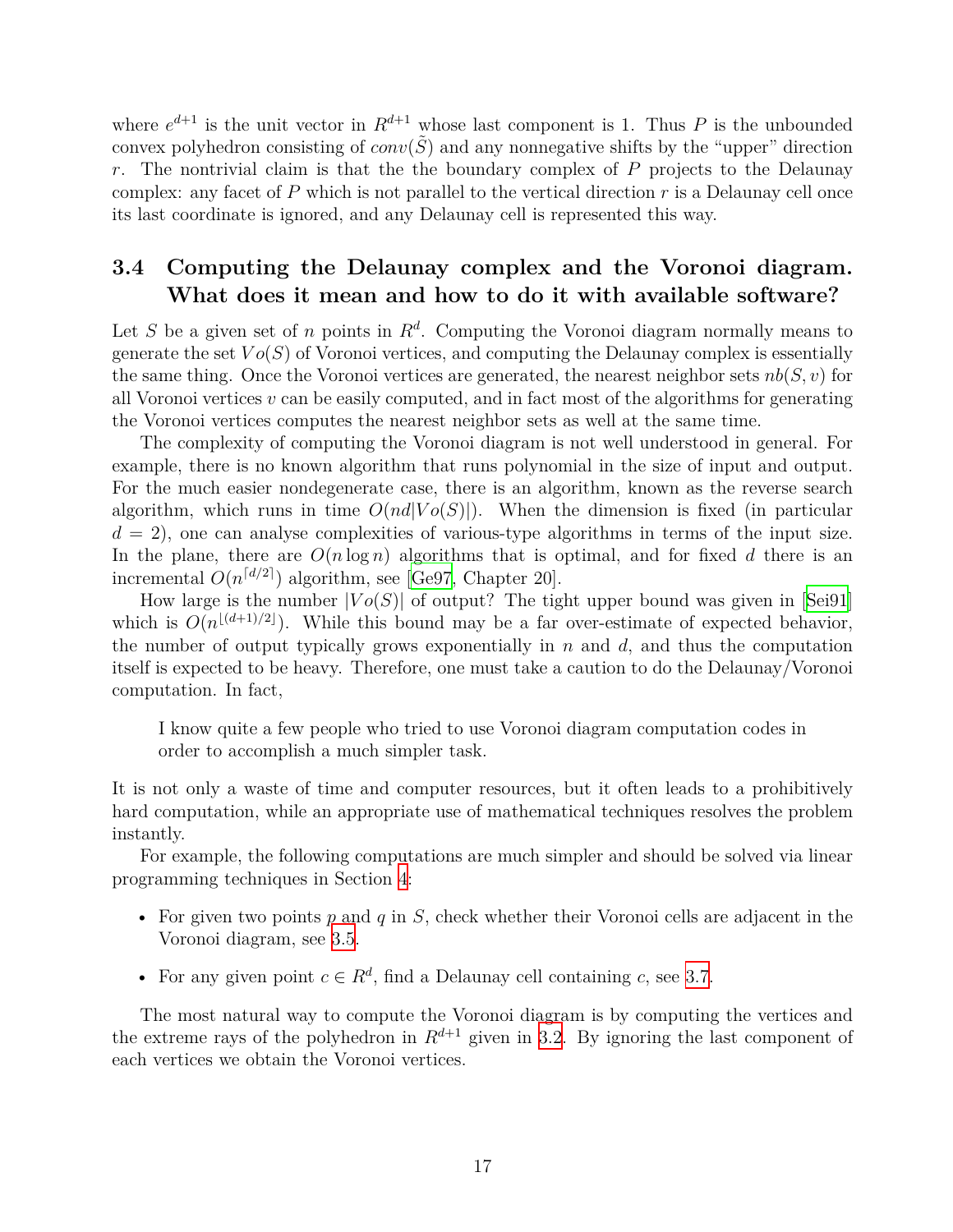#### <span id="page-17-0"></span>**3.4.1 Sample session with cddlib**

Consider a simple two dimensional case:  $d = 2$ ,  $n = 6$  and  $S = \{(0,0), (2,1), (1,2), (4,0), (0,4), (4,4)\}.$ In principle the session below will work in any *d* and *n*, although the computation time depends heavily on the size.

The first step is to write down the system of linear inequalities in  $(d+1)$  variables as explained in [3.2:](#page-14-2) for each  $p \in S$ ,

$$
\sum_{j=1}^{d} p_j^2 - \sum_{j=1}^{d} 2p_j x_j + x_{d+1} \ge 0.
$$

For our example, we have:

| 0  |             | $+x_3\geq 0$                    |
|----|-------------|---------------------------------|
| 5  |             | $-4x_1$ $-2x_2$ $+x_3 \ge 0$    |
|    | $5 -2x_1$   | $-4x_2 + x_3 \ge 0$             |
|    | $16 - 8x_1$ | $+x_3\geq 0$                    |
| 16 |             | $-8x_2 + x_3 \ge 0$             |
|    |             | 32 $-8x_1$ $-8x_2$ $+x_3 \ge 0$ |

We denote by *P* the polyhedron of all solutions  $x \in R^d$  satisfying the inequalities above. Now we prepare an input file for cddlib. The file must be in *polyhedra* format and for the system above, it is rather straightforward since it essentially codes the coefficients of the system.

```
* filename: vtest_vo.ine
H-representation
begin
6 4 integer
 0 0 0 1
 5 -4 -2 15 -2 -4 116 -8 0 1
16 0 -8 1
32 -8 -8 1
end
incidence
input_adjacency
```
The last two lines "incidence" and "input\_adjacency" are options for the (old) standalone code cdd+. They are not necessary for scdd.c (a sample code for cddlib). The executables of scdd.c, namely, scdd (floating-point) or scdd\_gmp (gmp exact rational) computes the second (generator) representation vtest\_vo.ext of the polyhedron and output four files vtest\_vo.icd, vtest\_ecd, vo.vtest\_vo.iad, and vtest\_vo.ead.

Now, by running scdd.c with commands:

% scdd\_gmp vtest\_vo.ine

or

```
% scdd vtest_vo.ine
```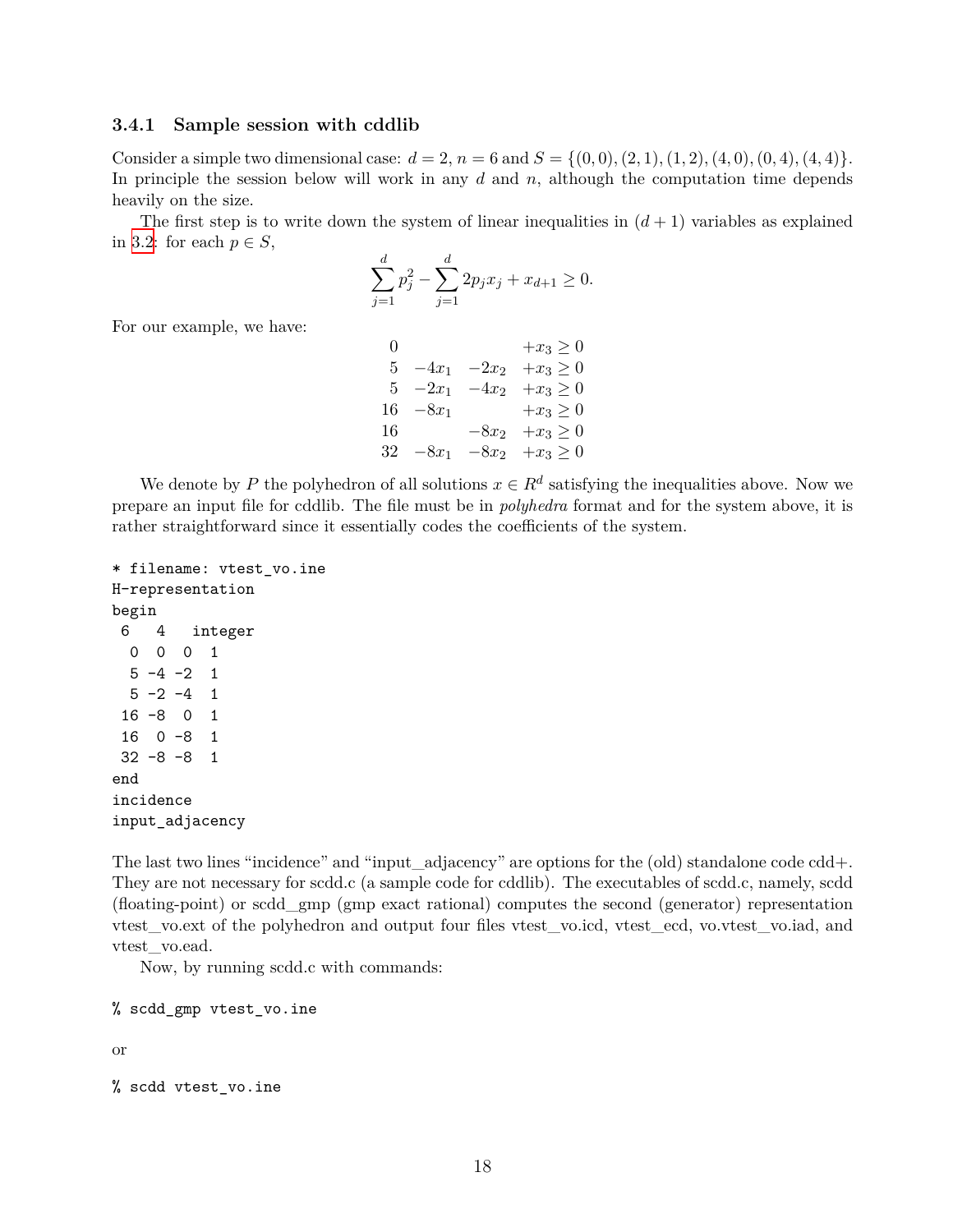we obtain the five files mentioned above. Among them the most important for our purpose are the following three, vtest\_vo.ext (all extreme points and rays), vtest\_vo.iad (adjacency of facet inequalities) and vtest\_vo.ecd (incidence of extreme points/rays and inequalities). Note that scdd\_gmp runs in rational exact arithmetic and scdd runs in floating-point arithmetic. scdd runs much faster than scdd\_gmp but it may not give a correct answer.

The file vtest vo.ext would be something like the following:

```
ext_file: Generators
V-representation
begin
 10 4 rational
 0 -1 0 0
 1 -3/2 2 01 5/6 5/6 0
 1 2 -3/2 00 0 -1 01 27/10 27/10 56/5
 1 15/4 2 14
 0 1 0 8
 0 0 1 8
 1 2 15/4 14
end
```
The output contains all the vertices and extreme rays of the (unbounded) polyhedron *P* in *R*<sup>3</sup> . Namely each row starting with "1" represents a vertex. So the second row

 $1 -3/2 2 0$ 

represents the vertex (*−*3*/*2*,* 2*,* 0). Each row starting with "0" represents an extreme ray, e.g. the first row

 $0 -1 0 0$ 

represents the ray  $(-1, 0, 0)$ .

By ignoring the last components, we obtain the set of six Voronoi vertices (*−*3*/*2*,* 2), (5*/*6*,* 5*/*6), (2*, −*3*/*2), (27*/*10*,* 27*/*10), (15*/*4*,* 2) and (2*,* 15*/*4) and four Voronoi rays (*−*1*,* 0), (0*, −*1), (1*,* 0) and  $(0, 1)$ .

The incidence file vtest vo.ecd file:

ecd\_file: Incidence of generators and inequalities begin 10 7 1 3 : 1 5 7 2 3 : 1 3 5 3 3 : 1 2 3 4 3 : 1 2 4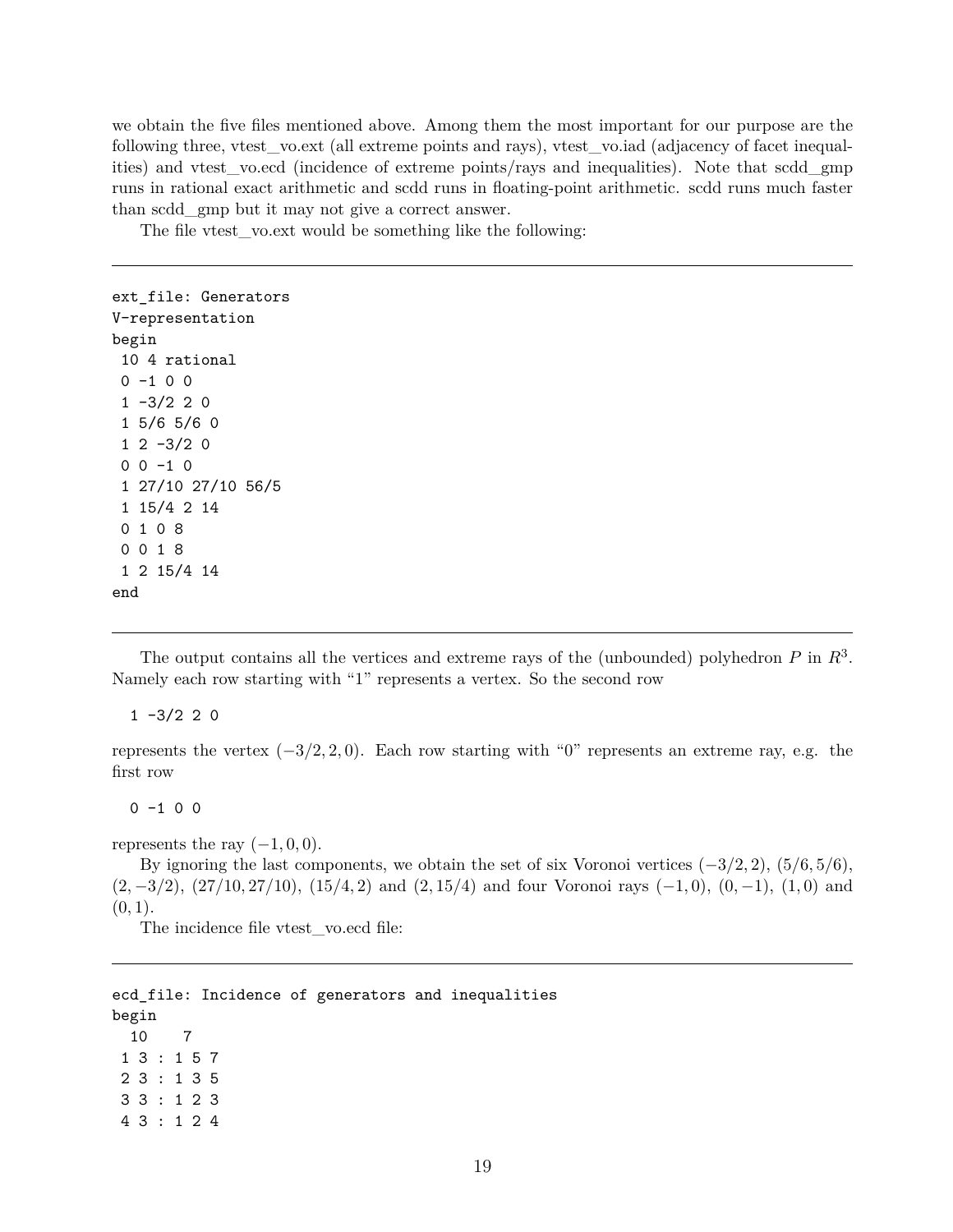Each row corresponds to the same row in vtest\_vo.ext file. For example, the second data

2 3 : 1 3 5

says the second data in vtest vo.ext file:

 $1 -3/2 2 0$ 

is a voronoi vertex whose nearest neighbor set is  $\{p^1, p^3, p^5\}$ . Also, this set corresponds to a Delaunay cell. Similarly, the first row

1 3 : 1 5 7

indicates the ray (the first output in vtest\_vo.ext file)

 $0 -1 0 0$ 

is determined by 1, 5 and 7th halfspaces. The 7th halfspace is an artificial one corresponding to the infinity. So this ray is determined by the input points 1 and 5 and going to infinity.

Thus, the index sets (triples, in this case) not containing the infinity 7 determine all Delaunay cells, and those containing 7 correspond to the Voronoi rays.

Finally, look at the vtest\_vo.iad file:

```
iad_file: Adjacency of inequalities
begin
 7 7
 1 - 5 : 162 -4 : 2573 -4 : 3 4 7
 4 -4 : 3 4 5
 5 -4 : 2 4 5
 6 -5 : 1 6
 7 -4 : 2 3 7
end
```
This file contains the graph structure (adjacency list) of the Delaunay complex and equivalently the adjacency of Voronoi cells in the Voronoi diagram.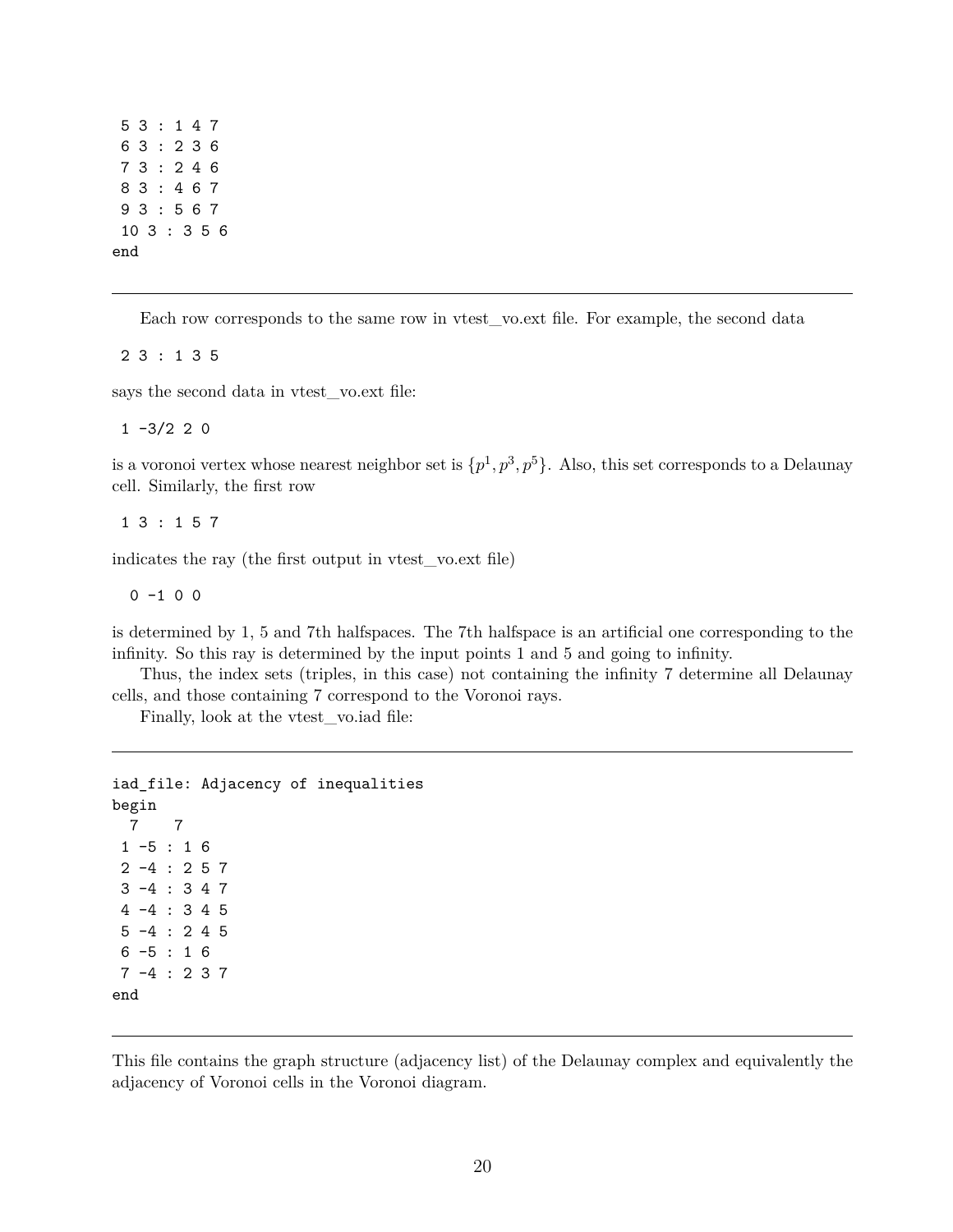

For example, the first row

1 -5 : 1 6

says that the first Voronoi cell is adjacent to 5 cells. The row is equivalent to

1 5 : 2 3 4 5 7

Notice that the cddlib lists the non-neighbors whenever the number of non-neighbors is smaller than that of neighbors. Thus, the negative *−*5 indicates that the list is non-neighbors.

In the language of the Delaunay complex, the first line in this file says the point  $p<sup>1</sup>$  is adjacent to 5 neighbors  $p^2$ ,  $p^3$ ,  $p^4$ ,  $p^5$  and  $p^7$ . Here, the point  $p^7$  is the artificial infinity point which is considered adjacent to any input point whose Voronoi cell is unbounded.

As we remarked before, this graph information can be computed much more efficiently by linear programming. See [3.5.](#page-20-0)

## <span id="page-20-0"></span>**3.5 Is it possible to compute only the adjacencies of Voronoi cells in the Voronoi diagram efficiently?**

Yes, it can be done very efficiently by linear programming  $(LP)$ , and very importantly this can be done for very large scale problems, with practically no bounds on the size with an efficient LP solver.

The method is simple. The lifting technique we described in [3.2](#page-14-2) immediately gives the idea. Recall that the Voronoi diagram of a set *S* of *n* points in *R<sup>d</sup>* is the projection of the following  $(d+1)$ -polyhedron to  $R^d$  space of the first *d* components.

$$
P = \{x \in R^{d+1} \mid \sum_{j=1}^{d} p_j^2 - \sum_{j=1}^{d} 2p_j x_j + x_{d+1} \ge 0 \quad \forall p \in S\}.
$$

For simplicity, denote it as

$$
P = \{ x \in R^{d+1} \mid b - Ax \ge 0 \},\
$$

where A is a given  $n \times (d+1)$  matrix and b is a *n*-vector. Now for each  $i = 1, \ldots, n$ , consider the *i*<sup>th</sup> facet  $F_i$  of  $P$ :

$$
F_i = \{ x \in R^{d+1} \mid b - A \mid x \ge 0 \text{ and } b_i - A_i \mid x \le 0 \},\tag{9}
$$

Two facets  $F_i$  and  $F_j$  are called *adjacent* if the intersection  $F_i \cap F_j$  is a facet of both, i.e. has dimension  $d-2$ . An equivalent definition is: they are *adjacent* if (\*) the facet  $F_i$  becomes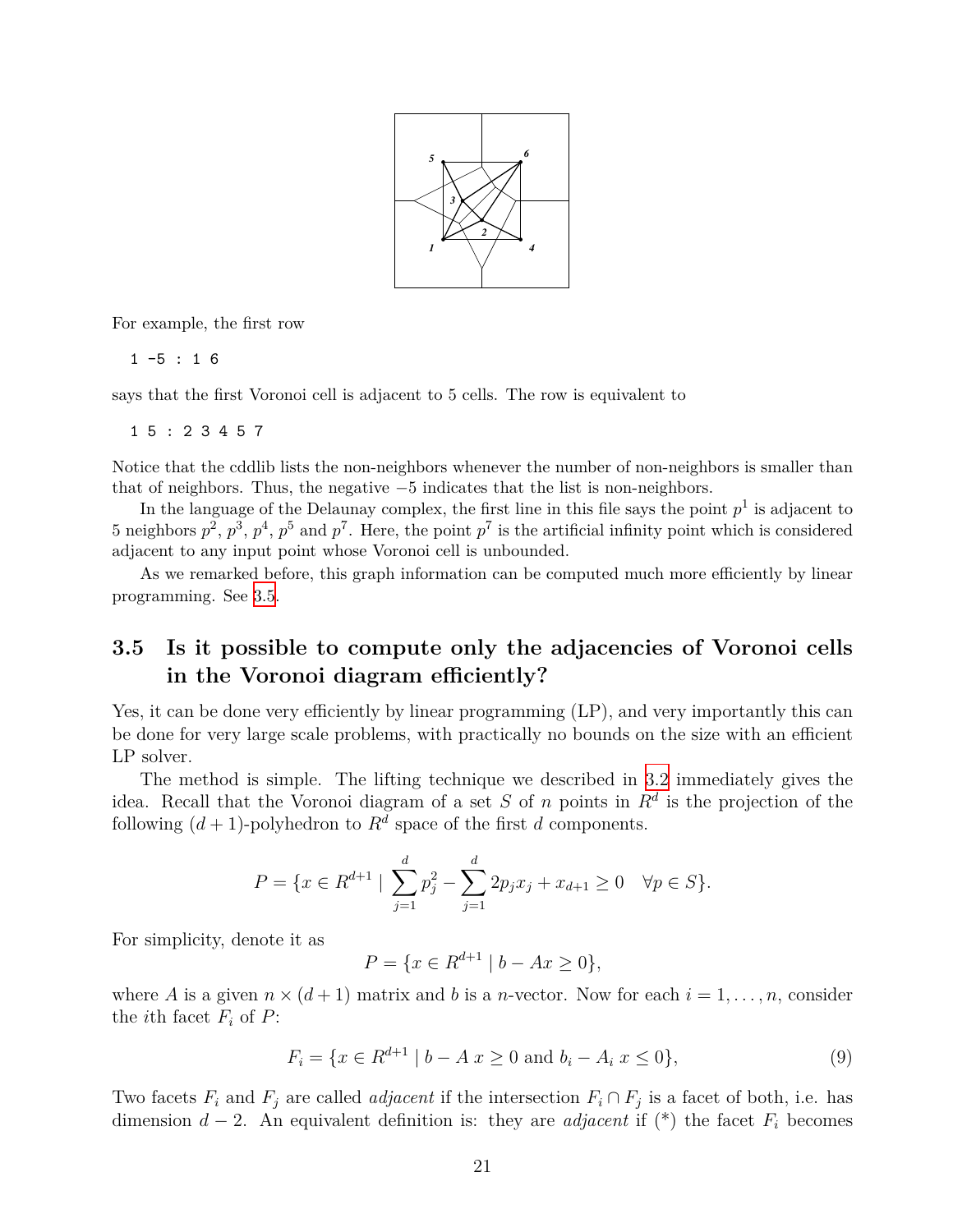larger once the facet  $F_j$  is removed from the polyhedron, i.e. the *j*th inequality is removed from the system  $b - A x \geq 0$ .

It is easy to see that two Voronoi cells  $vo(p^i)$  and  $vo(p^j)$  are adjacent if and only if the corresponding facets  $F_i$  and  $F_j$  are adjacent in the polyhedron  $P$ . Now, we formulate the following LP for any distinct  $i, j = 1, 2, \ldots, n$ :

<span id="page-21-1"></span>minimize 
$$
f(x) := b_j - A_j x
$$
  
\nsubject to  $b' - A x \ge 0$   
\n $b_i - A_i x \le 0$ , (10)

where *b'* is equal to *b* except for *j*th component  $b'_{j} = b_{j} + 1$ . The new inequality system  $b' - A x \geq 0$  is simply a modification of the original system obtained by relaxing the *j*th inequality a little bit. An important remark is, by definition  $(*), F_j$  and  $F_i$  are adjacent if and only if the objective value  $f(x)$  is negative at an optimum solution. Thus we formulated the Voronoi adjacency computation as an LP problem.

How much do we gain by using LP for the adjacency computation, instead of computing the whole Voronoi diagram? A lot. It is hard to exaggerate this, because the LP ([10](#page-21-1)) (in fact any LP) is solvable in polynomial time, whereas the associated Voronoi computation is exponential in *d* and *n*. Using the standard simplex method, the time complexity of solving an LP is not polynomial, but the practical complexity is roughly  $O(nd^3)$ .

#### <span id="page-21-0"></span>**3.5.1 Sample session with cddlib**

With cddlib, a setup for computing the adjacency of Voronoi cells is quite simple. Consider the same example [3.4.1.](#page-17-0) For each input point  $i = 1, 2, 3, 4, 5, 6$ , we write the inequality system for the facet  $F_i$ :

$$
b - Ax \ge 0
$$
 and  

$$
b_i - A_i x \le 0,
$$

instead of writing the relaxed inequality  $(10)$  $(10)$ . For example, for  $i = 4$ , we have

```
H-representation
begin
7 4 real
 0 0 0 1
 5 -4 -2 15 - 2 - 4 1
16 -8 0 1
16 0 -8 1
32 -8 -8 1
-16 8 0 -1end
facet_listing
```
We save this as the file vtest\_vof4.ine The last inequality is the negative of the forth inequality to force the forth inequality to be equality.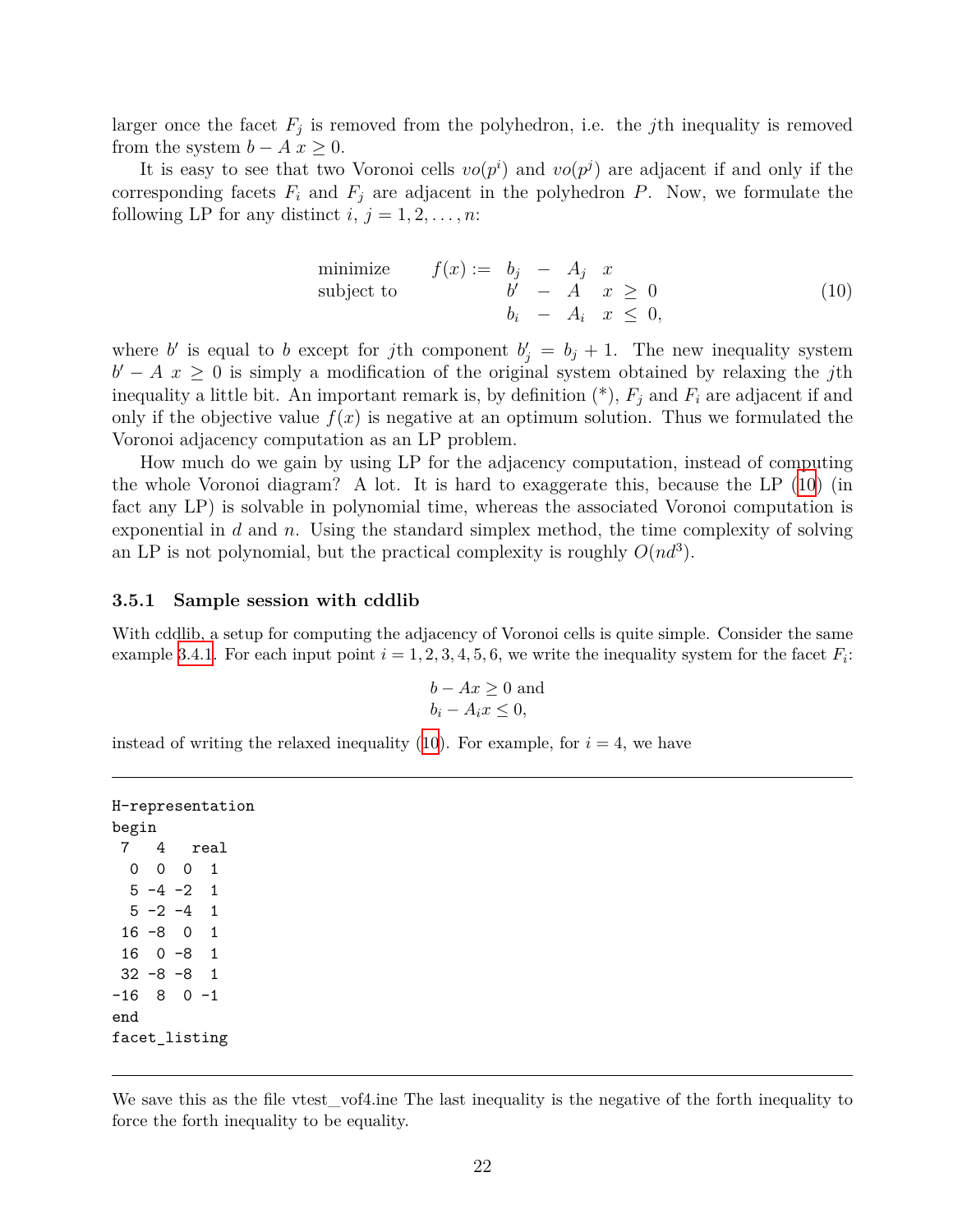The old code cdd+ accepts an option called "facet\_listing". With this option, cdd+ will check which of the given inequalities is redundant or not (essential), by solving the associated LP's [\(10\)](#page-21-1) for each inequality *j*.

With cddlib, we can do the same test by the program redcheck.c, which is distributed in the src subdirectory. This program ignores this option line, and does the redundancy removal and finds a minimal representation of the polyhedron.

By running the executable redcheck\_gmp (exact gmp rational) or redcheck (floating-point) by

% redcheck\_gmp vtest\_vof4.ine

we will get the output:

```
input file vtest_vof4.ine is open
Canonicalize the matrix.
Implicit linearity rows are: 4 7
Redundant rows are: 3 5
Nonredundant representation:
The new row positions are as follows (orig:new).
Each redundant row has the new number 0.
Each deleted duplicated row has a number nagative of the row that
represents its equivalence class.
 1:2 2:3 3:0 4:1 5:0 6:4 7:0
H-representation
linearity 1 1
begin
4 4 rational
 16 -8 0 1
 0 0 0 1
 5 -4 -2 132 -8 -8 1
end
```
First of all, it recognizes that the 4th and the 7th row are implicit equations and should be written as an equation. Then, the redundant rows are recognized as 3rd and 5th. Thus, we can consider the set *{*1*,* 2*,* 6*}* as the indices of essential constraints, or equivalently the indices of Voronoi cells adjacent to the 4th cell. Of course, this adjacency coincides with the adjacency of input points in the Delaunay triangulation. See the figure below.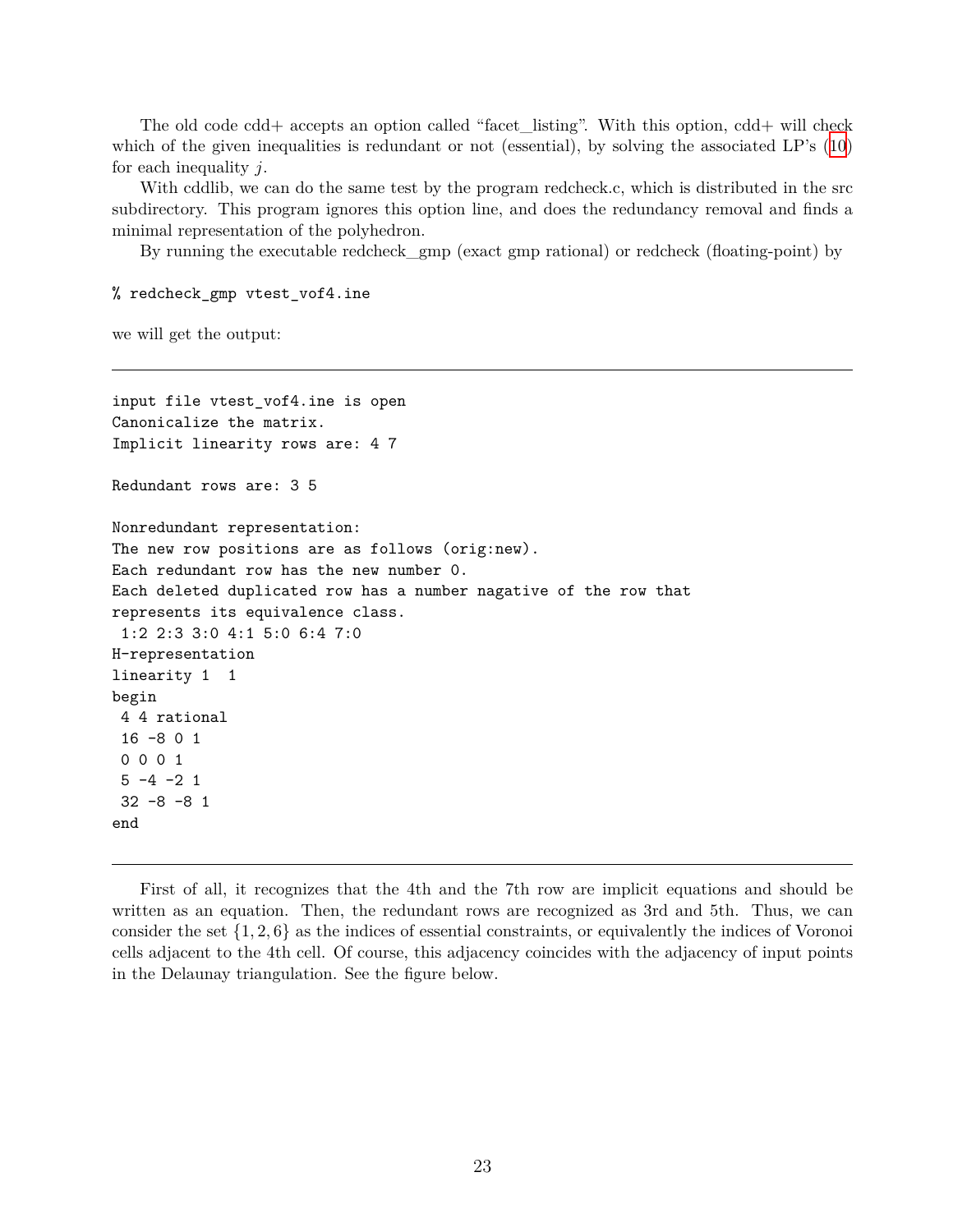

# <span id="page-23-0"></span>**3.6 Is it possible to compute only the edges of the Delaunay complex (triangulation) ?**

This is essentially the same question as computing the adjacencies of Voronoi cells, see [3.5](#page-20-0).

### <span id="page-23-1"></span>**3.7 Is it possible to determine the Delaunay cell containing a given point efficiently?**

Yes, it is possible to find the nearest point set associated with the Delaunay cell containing a given point  $c \in \mathbb{R}^d$ . As we discussed in Section [3.3,](#page-15-0) the Delaunay complex can be represented by the convex hull of appropriately lifted points in  $R^{d+1}$ , and the non-vertical facets coincide with the Delaunay cells once they are projected to the original space. Thus the problem of determining the Delaunay cell containing a given point *c* can be reduced to finding the first facet of a polyhedron "shoot" by a ray.

To be more precise, let  $f(x) = x_1^2 + \cdots + x_d^2$ , and let  $\tilde{p} = (p, f(x)) \in R^{d+1}$  for  $p \in S$ . Then the lower hull *P* of the lifted points  $\tilde{S} := {\tilde{p} : p \in S}$ :

$$
P = conv(\tilde{S}) + nonneg(e^{d+1})
$$

represents the Delaunay complex. Here  $e^{d+1}$  is the unit vetor in  $R^{d+1}$  whose last component is 1. For any vector  $\tilde{y} \in R^{d+1}$  and  $y_0 \in R$ , let  $\tilde{y}^T x \ge -y_0$  denote a general inequality of a variable vector  $x \in R^{d+1}$ . For such an inequality to represent a valid inequality of *P* (see Section [2.2](#page-2-2)), it must be satisfied by all points in  $\tilde{S}$ :

<span id="page-23-2"></span>
$$
\tilde{y}^T \tilde{p} \ge -y_0, \forall \tilde{p} \in \tilde{S},\tag{11}
$$

and by any points shifted vertically upwards, i.e.

$$
\tilde{y}^T(\tilde{p} + \alpha e^{d+1}) \ge -y_0, \forall \tilde{p} \in \tilde{S} \text{ and any } \alpha \ge 0.
$$

Under the first inequality ([11](#page-23-2)), the last inequality is equivalent to

<span id="page-23-3"></span>
$$
\tilde{y}_{d+1} \ge 0. \tag{12}
$$

Now every Delaunay cell is a projection of a non-vertical facet of *P*. We are thus looking for an inequality  $\tilde{y}^T x \geq -y_0$  satisfying [\(11\)](#page-23-2), [\(12\)](#page-23-3) and  $y_{d+1} \neq 0$ . By scaling with  $\tilde{y}_{d+1} > 0$ , we may assume  $\tilde{y}_{d+1} = 1$ . For a given point *c*, let  $\tilde{c} = (c, 0)^T$ , and let  $L(\lambda) = \tilde{c} + \lambda e^{d+1}$ ,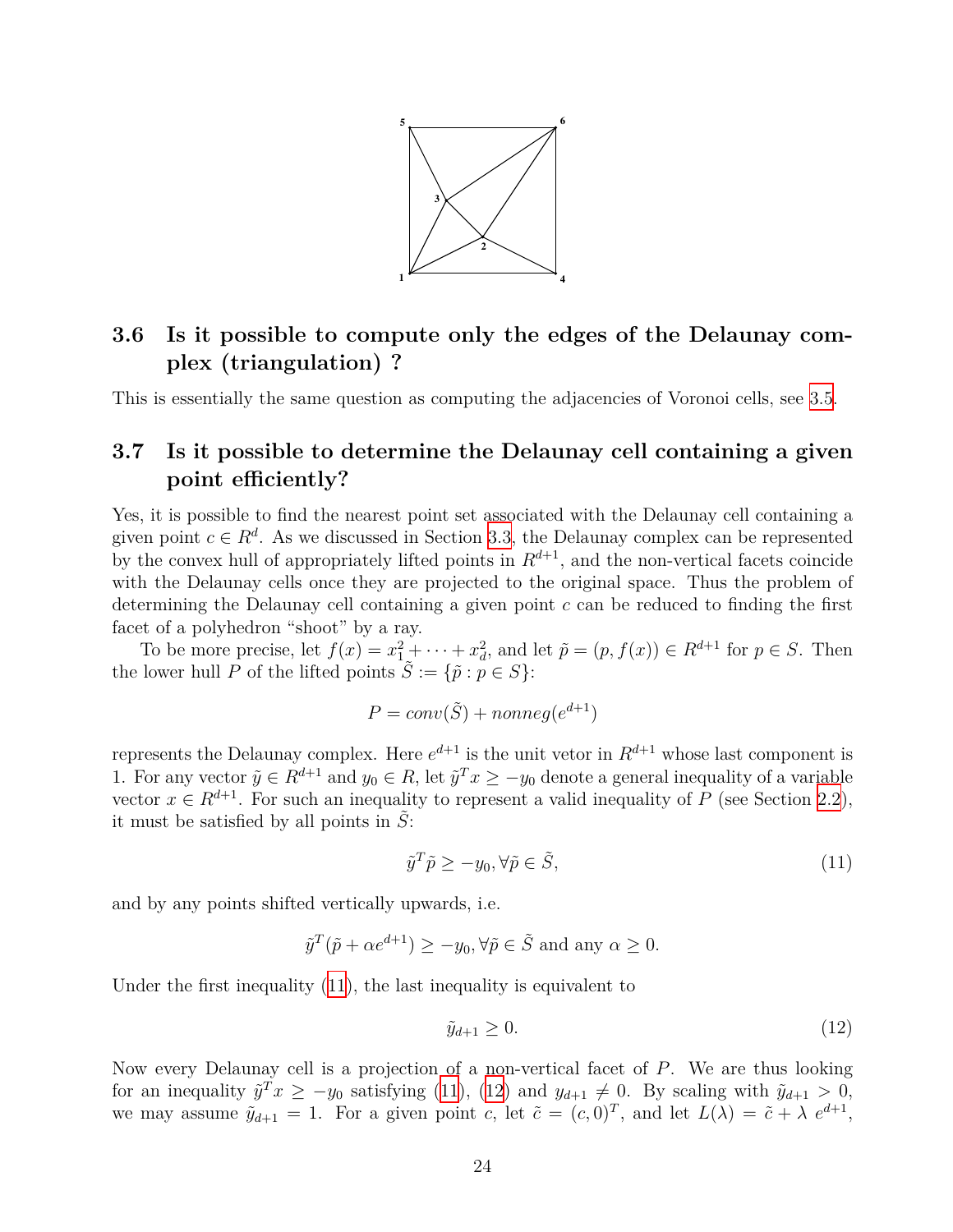$\lambda \geq 0$ . Determining the Delaunay cell containing *c* is equivalent to finding the last inequality "hit" by the halfline *L*. More precisely, it is to find a non-vertical facet inequality such that the intersecion point of the corresponding hyperplane  $\{x : y^T x = -y_0\}$  and the half line  $L(\lambda), \lambda \geq 0$  is highest possible.

By substituting  $L(\lambda)$  for *x* in  $y^T x = -y_0$  with  $\tilde{y}_{d+1} = 1$ , we obtain

<span id="page-24-1"></span>
$$
\lambda = -y_0 - y^T c,
$$

where *y* denotes the vector  $\tilde{y}$  without the last coordinate  $\tilde{y}_{d+1}$ . The LP formulation is therefore:

minimize 
$$
z := y_0 + y^T c
$$
  
subject to  $f(p)+y_0+y^T p \ge 0$  for all  $p \in S$ . (13)

While an optimal solution  $(y_0, y)$  to this LP may not determine any facet in general, the simplex method always returns an optimal basic solution which determines a facet inequality in this case. The Delaunay cell containing *c* is the one determined by the set of points in *S* whose corresponding inequalities are satisfied by equality at the optimal solution. If the LP solution is not degenerate, the dual variables that are positive at the dual optimal solution coincides with the former set.

It is important to note that the above LP might be unbounded. If it is unbounded, it can be easily shown that *c* is not in any Delaunay cell, i.e., not in the convex hull of *S*. A certificate of unboundedness actually induces a hyperplane strongly separating *c* from *S*. (why?)

#### <span id="page-24-0"></span>**3.7.1 Sample session with cddlib**

With cddlib (scdd.c) and any reasonable LP code, the only necessary step should be to prepare the LP file for determination of the Delaunay cell containing a given point  $c \in R^d$ . Consider the same example [3.4.1](#page-17-0).

For a given point  $c = (3, 2)$ , the LP  $(13)$  $(13)$  file for scdd or scdd\_gmp is

```
H-representation
begin
 6 4 rational
 0 1 0 0
 5 1 2 1
 5 1 1 2
16 1 4 0
16 1 0 4
32 1 4 4
end
minimize
 0 1 3 2
```
The solution by scdd gmp is: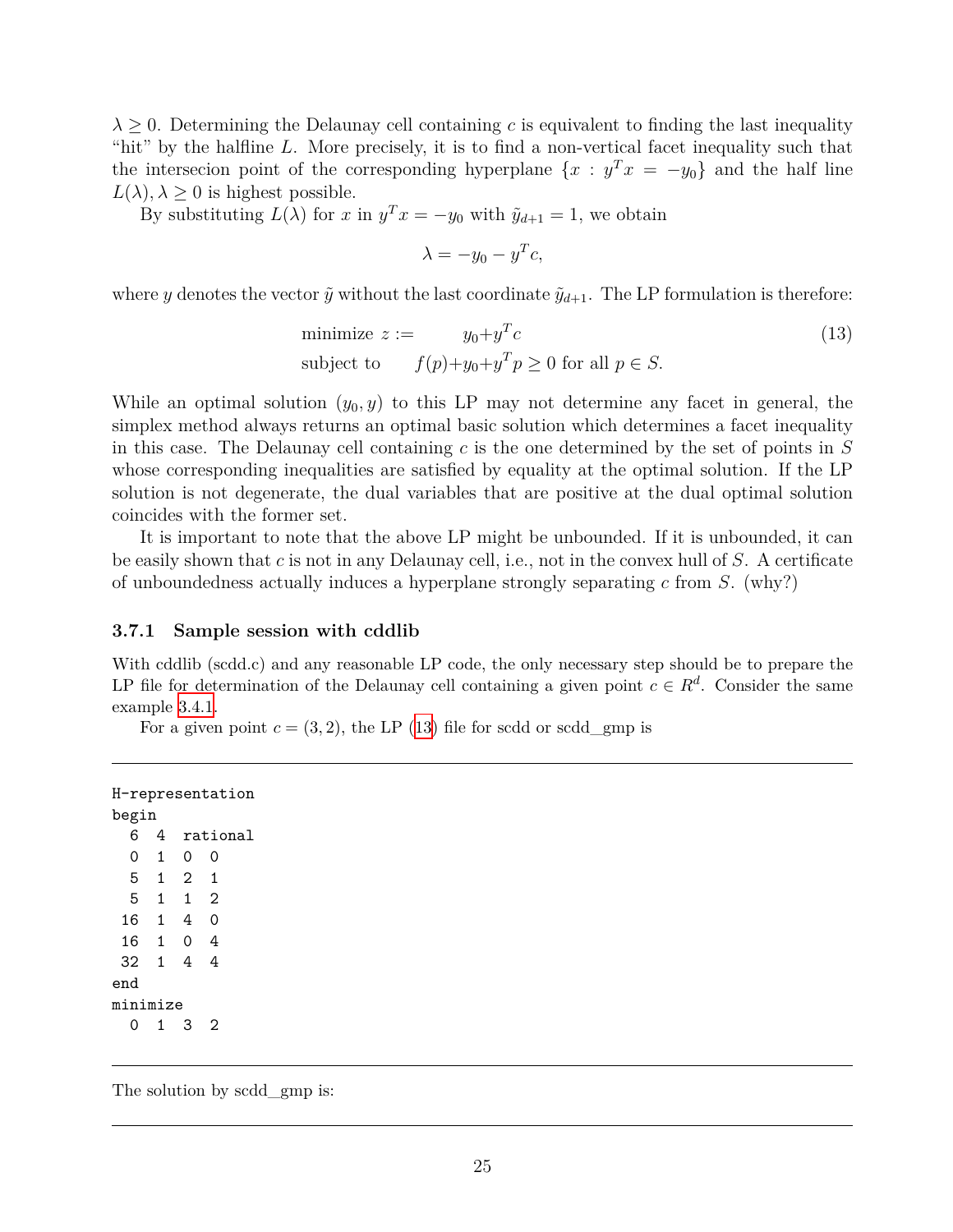```
* #constraints = 6
* #variables = 3
* Algorithm: dual simplex algorithm
* minimization is chosen
* Objective function is
0 + 1 X[ 1] + 3 X[ 2] + 2 X[ 3]* LP status: a dual pair (x,y) of optimal solutions found.
begin
 primal_solution
   1 : 14
   2 : -15/23 : -4dual_solution
   2 : -1/24 : -1/86 : -3/8optimal_value : -33/2
end
```
Therefore, the facet inequality is  $14 - 15/2x_1 - 4x_2 \ge 0$ , and the dual solution indicates that the points  $p^2, p^4, p^6$  determine the Delaunay cell which contains  $(3, 2)$ .

# <span id="page-25-0"></span>**3.8 What is the best upper bound of the numbers of simplices in the Delaunay triangulation?**

See [3.4.](#page-16-0)

# <span id="page-25-1"></span>**4 Linear Programming**

#### <span id="page-25-2"></span>**4.1 What is LP?**

A linear programming (abbreviated by LP) is to find a maximizer or minimizer of a linear function subject to linear inequality constraints. More precisely,

maximize 
$$
f(x) := \sum_{j=1}^{d} c_j x_j
$$
 (14)

subject to 
$$
\sum_{j=1}^{d} a_{ij} x_j \leq b_i \text{ for all } i = 1, 2, ..., m,
$$
 (15)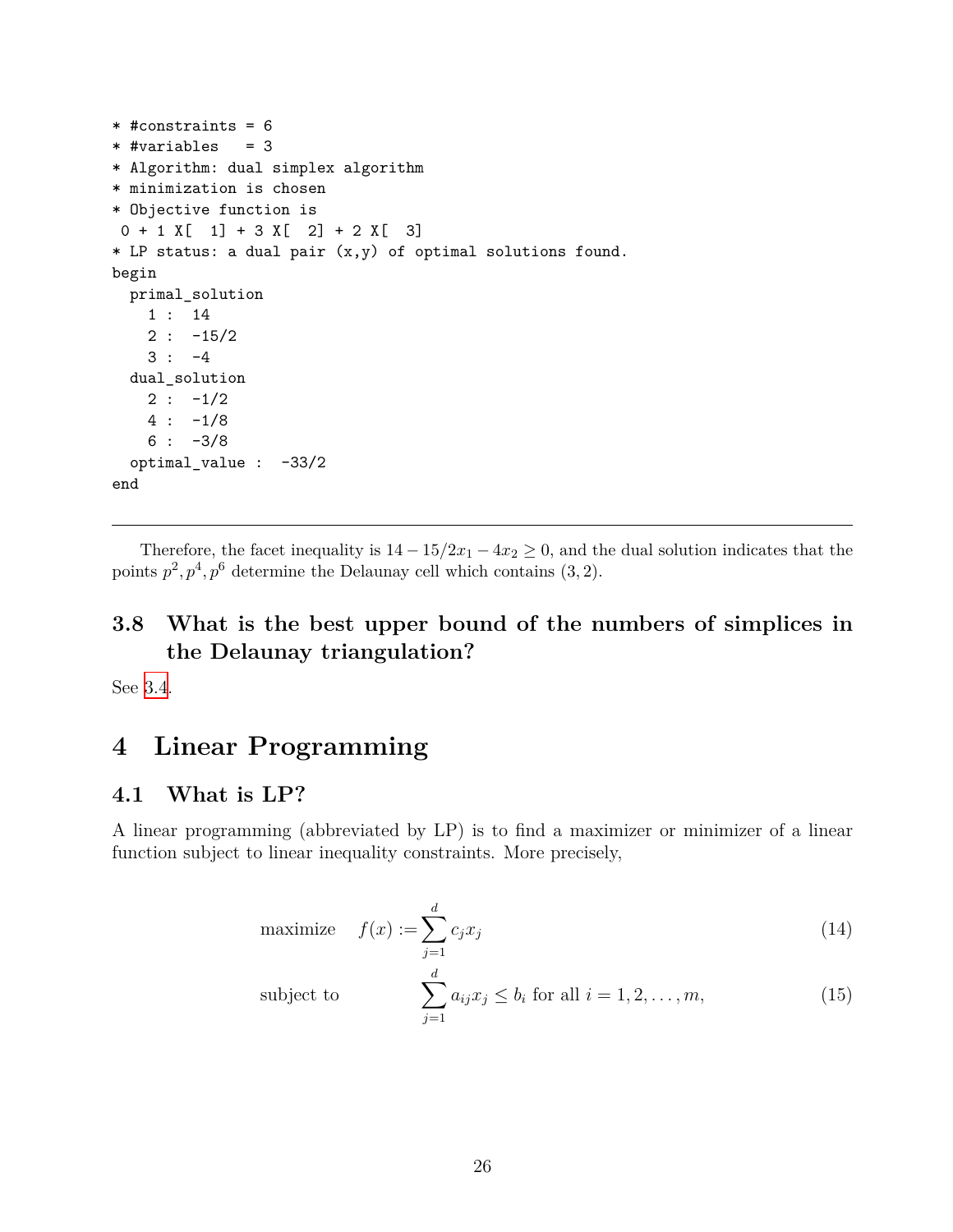where  $A = [a_{ij}]$  is a given rational  $m \times d$  matrix,  $c = [c_j]$  and  $b = [b_i]$  are given rational  $d$ - and *n*-vector. We often write an LP in matrix form:

$$
\text{maximize} \quad f(x) := c^T x \tag{16}
$$

$$
subject to \t\t Ax \leq b. \t\t(17)
$$

Theoretically every rational LP is solvable in polynomial time by both the ellipsoid method of Khachian (see [\[Kha79,](#page-30-9) [Sch86\]](#page-30-10)) various interior point methods (see [\[Kar84,](#page-30-11) [RTV97\]](#page-30-12)). The well-knownsimplex method of Dantzig (see [[Dan63,](#page-29-12) [Chv83\]](#page-28-9)) has no known polynomial variants. In practice, very large LPs can be solved efficiently by both the simplex method and interior-point methods. For example, it is very easy on a standard unix station to solve an LP with  $d = 100$  and  $m = 100,000$ , while the vertex enumeration/convex hull computation of the same size is simply intractable. There are many commercial codes and public codes available. See the LP FAQ [[FG](#page-29-13)]. Two excellent classical books on LP are Chvatal's textbook [\[Chv83\]](#page-28-9) and Schrijver's "researcher's bible" [\[Sch86\]](#page-30-10).

There is a new textbook on LP theory and Optimization [\[Fuk20a](#page-29-14)] which explains the duality theory and the finite pivoting theory quite differently from the classical textbooks. One essential difference comes from a rather elementary fact that the classical numbering of the dual variables is not mathematically sound, see [\[Fuk20a](#page-29-14), Chap 1–4]. Once the dual variables are properly renumbered, one can see that the LP duality is a property of the orthogonal dual pairs of vector subspaces of *R<sup>n</sup>* .

### <span id="page-26-0"></span>**5 Polyhedral Computation Codes**

• cddlib, cdd and cdd+ [\[Fuka](#page-29-0)] (C and C++ implementations of the double description method [[MRTT53\]](#page-30-13)).

Comments: Runs on both floating and exact arithmetic. Efficient for highly degenerate cases. The exact versions are much slower. It can remove redundancies from input data using a built-in LP code. cddlib is a C-library with basic polyhedral conversion functions and LP solvers. cddlib can be compiled with both GMP rational (mpq) and floating point arithmetic. A new arithmetic (with an arithmetic library) can be added to cddlib.

• Irs and Irslib [\[Avi](#page-28-0)] (C implementation of the reverse search algorithm [\[AF92\]](#page-28-3)). A parallel version prs was developed by A. Marzetta, see [\[BMFN96](#page-28-10)].

Comments: Exact arithmetic only, efficient for nondegenerate cases. Uses a little memory and perhaps the only available code which can deal with problems in high dimensions, say, over 20. There is a parallel implementation mplrs that uses the MPI library.

• pd [\[Mar97](#page-30-14)] (C implementation of the primal-dual algorithm [\[BFM97](#page-28-11)]).

Comments: Exact arithmetic only, efficient for dually nondegenerate cases.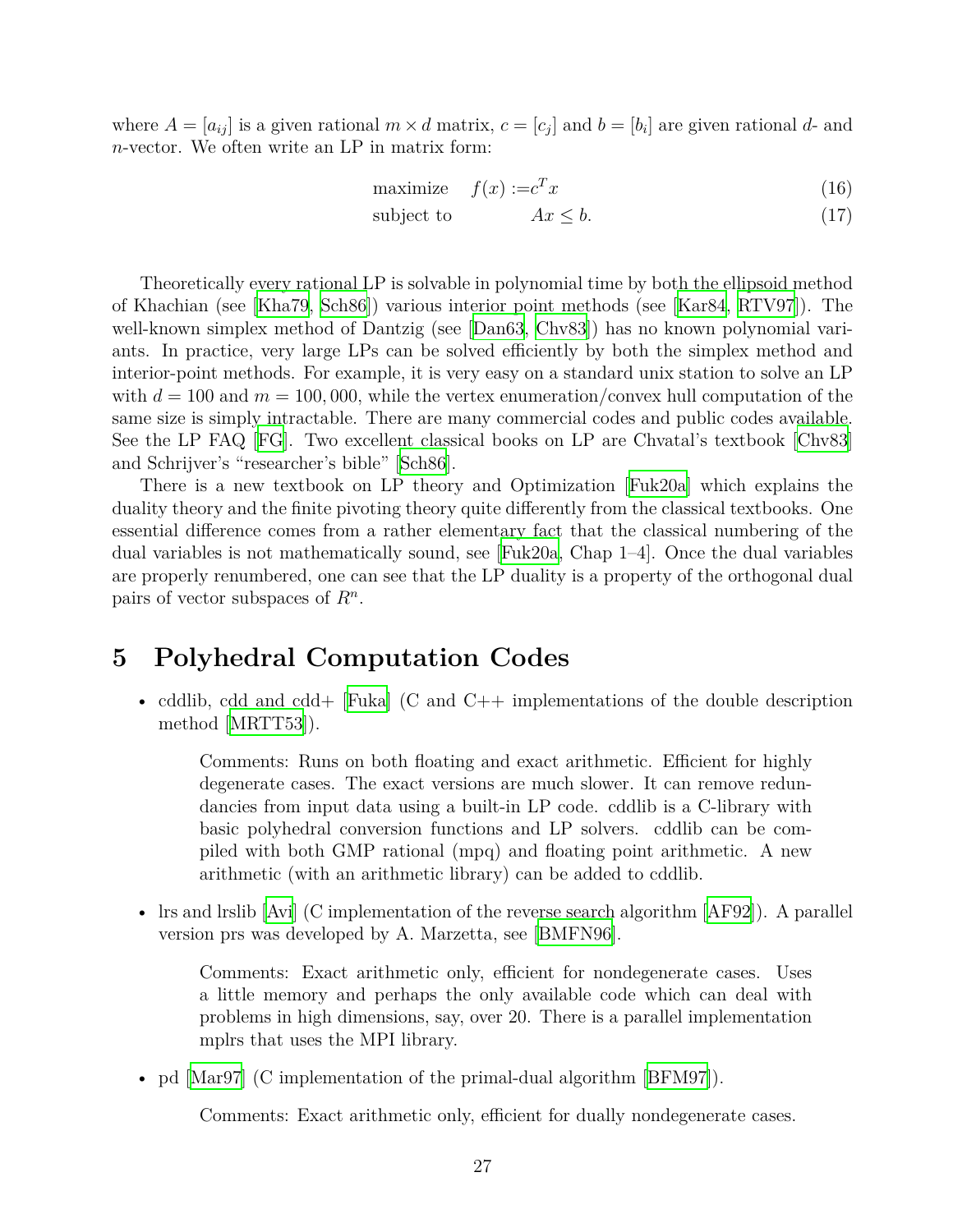• qhull [[BDH96](#page-28-12), [BDH03](#page-28-13)] (C implementation of the beneath-beyond method, see [[Ede87,](#page-29-15) [Mul94](#page-30-4)], which is a sort of dual of the double description method).

Comments: Floating arithmetic only but handles numerical problems well. Highly efficient for nondegenerate cases. User can call it as a C-libary.

• porta [[CL97](#page-29-16)](C implementation of the Fourier-Motzkin elimination method [[Zie94](#page-31-0)]).

Comments: Efficient for combinatorial (e.g. 0-1) polytopes. Guarantees correct numerical results as long as double precision integer arithmetic does not overflow. It can list all integer solutions in a polytope.

• polymake [[GJ99\]](#page-30-15) (computational environment for the algorithmic treatment of polytopes and polyhedra).

One can generate convex polytopes and do various computations with convex polyhedra. It uses cddlib/porta/lrslib for representation conversions. It is extendable by writing own "rules" to generate new structures/data associated with polyhedra.

• PPL  $\lceil \text{Bag04} \rceil$  (C++ implementation of the double description method  $\lceil \text{MRTT53} \rceil$ ).

Comments: A modern efficient implementation. Exact arithmetic only.

• zeRone [\[Lüb99](#page-30-16)] (C implementation of the backtrack vertex enumeration algorithm for 0-1 H-polytopes [\[BL98\]](#page-28-15).

Comments: In general, the straightforward backtrack algorithm for the vertex enumeration problem must solve NP-complete decision problems, as it was shown in [\[FLM97\]](#page-29-4). The situation is different for 0-1 polytopes and the problem is strongly polynomially solvable. The code can generate all 0-1 points in a general H-polytope. It relies on the commercial LP solver CPLEX.

- Pointers to many other programs in geometric computations are stored in [\[Ame](#page-28-16), [Eri\]](#page-29-17).
- For linear programming, one should check the Linear Programming FAQ at [\[FG\]](#page-29-13). It lists both public (open source) and commercial codes.

# <span id="page-27-0"></span>**6 Acknowledgements**

The author expresses his sincere thanks to Dr. Vera Rosta who read an earlier version of FAQ carefully, found numerous errors and provided with many helpful suggestions.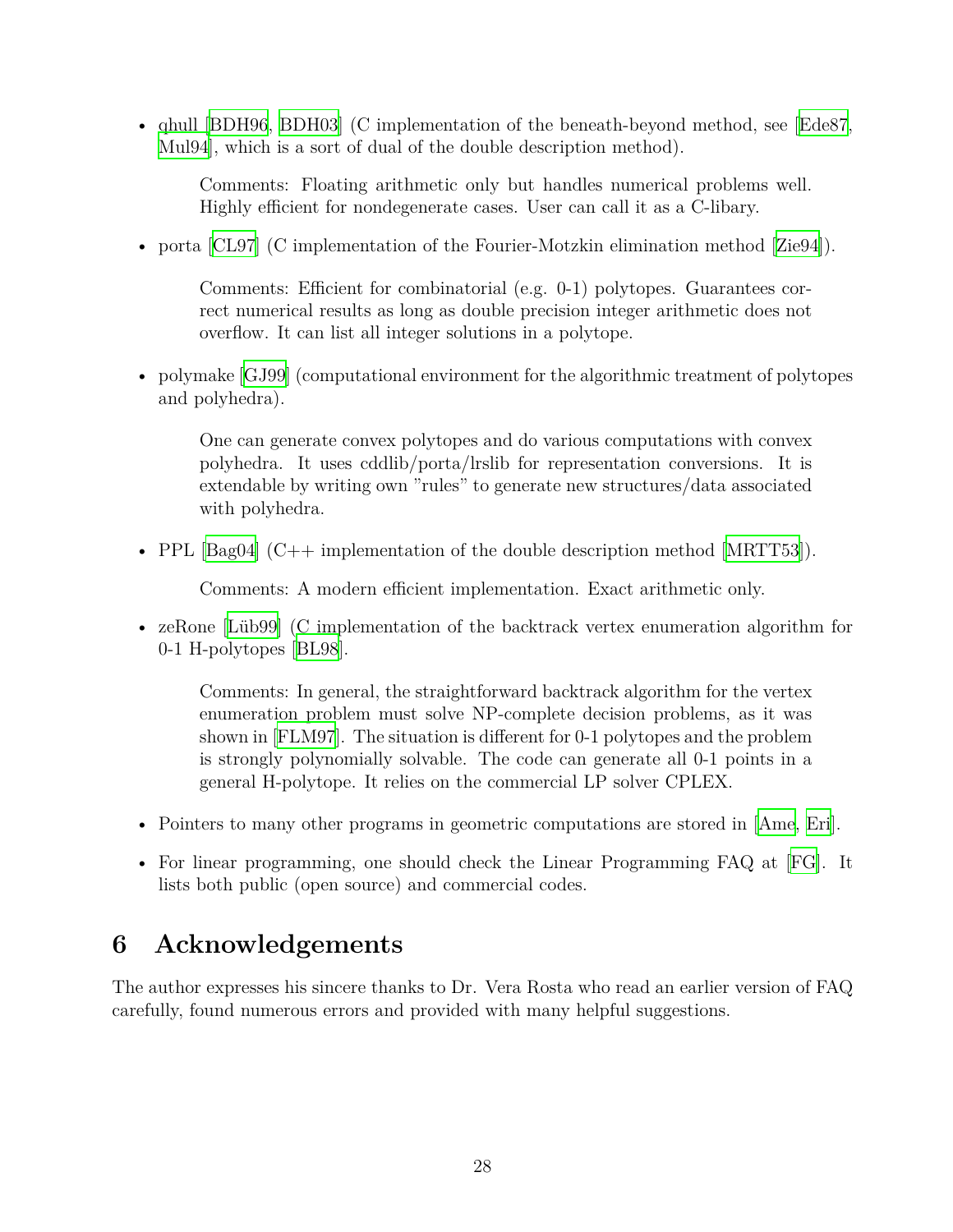# **References**

- <span id="page-28-5"></span>[ABS97] D. Avis, D. Bremner, and R. Seidel. How good are convex hull algorithms. *Computational Geometry: Theory and Applications*, 7:265–302, 1997.
- <span id="page-28-3"></span>[AF92] D. Avis and K. Fukuda. A pivoting algorithm for convex hulls and vertex enumeration of arrangements and polyhedra. *Discrete Comput. Geom.*, 8:295–313, 1992.
- <span id="page-28-4"></span>[AF96] D. Avis and K. Fukuda. Reverse search for enumeration. *Discrete Applied Mathematics*, 65:21–46, 1996.
- <span id="page-28-16"></span>[Ame] N. Amenta. Directory of computational geometry. [http://www.geom.uiuc.edu/](http://www.geom.uiuc.edu/software/cglist/) [software/cglist/](http://www.geom.uiuc.edu/software/cglist/).
- <span id="page-28-0"></span>[Avi] D. Avis. *lrs homepage*. <http://cgm.cs.mcgill.ca/~avis/C/lrs.html>.
- <span id="page-28-14"></span>[Bag04] R. Bagnara. Parma polyhedra library homepage, 2004. [http://www.cs.unipr.](http://www.cs.unipr.it/ppl/) [it/ppl/](http://www.cs.unipr.it/ppl/).
- <span id="page-28-12"></span>[BDH96] C. Bradford Barber, David P. Dobkin, and Hannu Huhdanpaa. The quickhull algorithm for convex hulls. *ACM Trans. Math. Softw.*, 22(4):469–483, December 1996.
- <span id="page-28-13"></span>[BDH03] C.B. Barber, D.P. Dobkin, and H. Huhdanpaa. *qhull, Version 2003.1*, 2003. [http:](http://www.qhull.org/) [//www.qhull.org/](http://www.qhull.org/).
- <span id="page-28-8"></span>[BEF00] B. Büeler, A. Enge, and K. Fukuda. Exact volume computation for convex polytopes: A practical study. In G. Kalai and G. M. Ziegler, editors, *Polytopes – Combinatorics and Computation*, DMV-Seminar 29, pages 131–154. Birkhäuser, 2000. <http://www.cs.mcgill.ca/~fukuda/download/paper/volcomp980807.pdf>.
- <span id="page-28-11"></span>[BFM97] D. Bremner, K. Fukuda, and A. Marzetta. Primal-dual methods for vertex and facet enumeration. In *Proc. 13th Annu. ACM Sympos. Comput. Geom.*, pages 49–56, 1997.
- <span id="page-28-15"></span>[BL98] M.R. Bussieck and M.E. Lübbecke. The vertex set of a 0*/*1-polytope is strongly p-enumerable. *Computational Geometry*, 11:103–109, 1998.
- <span id="page-28-10"></span>[BMFN96] A. Brüngger, A. Marzetta, K. Fukuda, and J. Nievergelt. The parallel search bench zram and its applications. Technical report, ETH Zurich, May 1996.
- <span id="page-28-6"></span>[BMT85] C. Buchta, J. Müller, and R. F. Tichy. Stochastical approximation of convex bodies. *Math. Ann.*, 271(2):225–235, 1985.
- <span id="page-28-7"></span>[BP00] I. Bárány and A. Pór. 0-1 polytopes with many facets. Manuscript, Rényi Institute of Mathematics, Hungarian Academy of Sciences, 2000. [http://www.renyi.hu/](http://www.renyi.hu/~barany/) [~barany/](http://www.renyi.hu/~barany/).
- <span id="page-28-2"></span>[CCH53] A. Charnes, W.W. Cooper, and A. Henderson. *An introduction to linear programming*. John Wiley & Sons, Inc., 1953.
- <span id="page-28-1"></span>[Cha93] B. Chazelle. An optimal convex hull algorithm in any fixed dimension. *Discrete Comput. Geom.*, 10:377–409, 1993.
- <span id="page-28-9"></span>[Chv83] V. Chvatal. *Linear Programming*. W.H.Freeman and Company, 1983.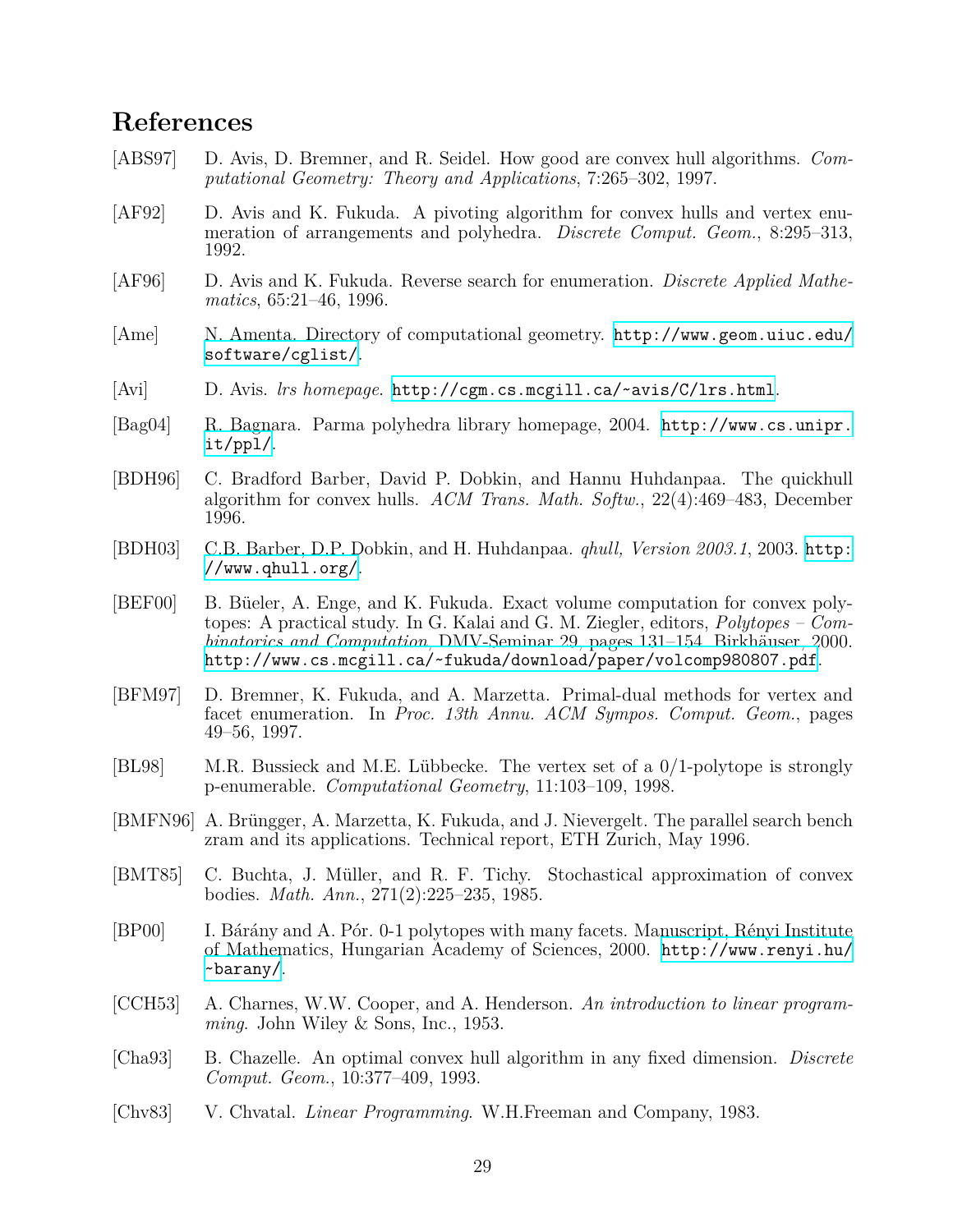- <span id="page-29-7"></span>[CK70] D.R. Chand and S.S. Kapur. An algorithms for convex polytopes. *J. Assoc. Comput. Mach.*, 17:78–86, 1970.
- <span id="page-29-16"></span>[CL97] T. Christof and A. Löbel. PORTA: Polyhedron representation transformation algorithm (ver. 1.3.1), 1997. <http://www.zib.de/Optimization/Software/Porta/>.
- <span id="page-29-9"></span>[Cla94] K. L. Clarkson. More output-sensitive geometric algorithms. In *Proc. 35th Annu. IEEE Sympos. Found. Comput. Sci.*, pages 695–702, 1994. [http://cm.bell-labs.](http://cm.bell-labs.com/who/clarkson/pubs.html) [com/who/clarkson/pubs.html](http://cm.bell-labs.com/who/clarkson/pubs.html).
- <span id="page-29-12"></span>[Dan63] G.B. Dantzig. *Linear Programming and Extensions*. Princeton University Press, Princeton, New Jersey, 1963.
- <span id="page-29-11"></span>[DF88] M.E. Dyer and A.M. Frieze. The complexity of computing the volume of a polyhedron. *SIAM J. Comput.*, 17:967–974, 1988.
- <span id="page-29-6"></span>[Dye83] M.E. Dyer. The complexity of vertex enumeration methods. *Math. Oper. Res.*, 8:381–402, 1983.
- <span id="page-29-15"></span>[Ede87] H. Edelsbrunner. *Algorithms in Combinatorial Geometry*. Springer-Verlag, 1987.
- <span id="page-29-17"></span>[Eri] J. Erickson. Computational geometry pages, list of software libraries and codes. <http://compgeom.cs.uiuc.edu/~jeffe/compgeom/>.
- <span id="page-29-13"></span>[FG] R. Fourer and J.W. Gregory. Linear programming frequently asked questions (LP-FAQ).
- <span id="page-29-10"></span>[FLL00] K. Fukuda, Th. M. Liebling, and C. Lütolf. Extended convex hull. In D. Bremner, editor, *Proceedings of the 12th Canadian Conference on Computational Geometry*, pages 57–63, 2000.
- <span id="page-29-4"></span>[FLM97] K. Fukuda, Th. M. Liebling, and F. Margot. Analysis of backtrack algorithms for listing all vertices and all faces of a convex polyhedron. *Computational Geometry*,  $8:1-12, 1997.$
- <span id="page-29-8"></span>[FO85] R. Freund and J. Orlin. On the complexity of four polyhedral set containment problems. *Math. Programming*, 33:133–145, 1985.
- <span id="page-29-5"></span>[FR94] K. Fukuda and V. Rosta. Combinatorial face enumeration in convex polytopes. *Computational Geometry*, 4:191–198, 1994.
- <span id="page-29-0"></span>[Fuka] K. Fukuda. *cdd, cddplus and cddlib homepage*. Swiss Federal Institute of Technology, Zurich. [http://www.inf.ethz.ch/personal/fukudak/cdd\\_home/index.](http://www.inf.ethz.ch/personal/fukudak/cdd_home/index.html) [html](http://www.inf.ethz.ch/personal/fukudak/cdd_home/index.html).
- <span id="page-29-2"></span>[Fukb] K. Fukuda. Komei Fukuda's Homepage, ETH Zurich, Switzerland. [https://](https://people.inf.ethz.ch/fukudak/) [people.inf.ethz.ch/fukudak/](https://people.inf.ethz.ch/fukudak/).
- <span id="page-29-14"></span>[Fuk20a] K. Fukuda. Introduction to Optimization. Research collection, ETH Zurich, 2020. <http://hdl.handle.net/20.500.11850/426221>.
- <span id="page-29-3"></span>[Fuk20b] K. Fukuda. Polyhedral Computation. Research collection, ETH Zurich, 2020. <https://doi.org/10.3929/ethz-b-000426218>.
- <span id="page-29-1"></span>[Ge97] J.E. Goodman and J. O'Rourke (eds.). *Handbook of Discrete and Computational Geometry*. CRC Press, 1997.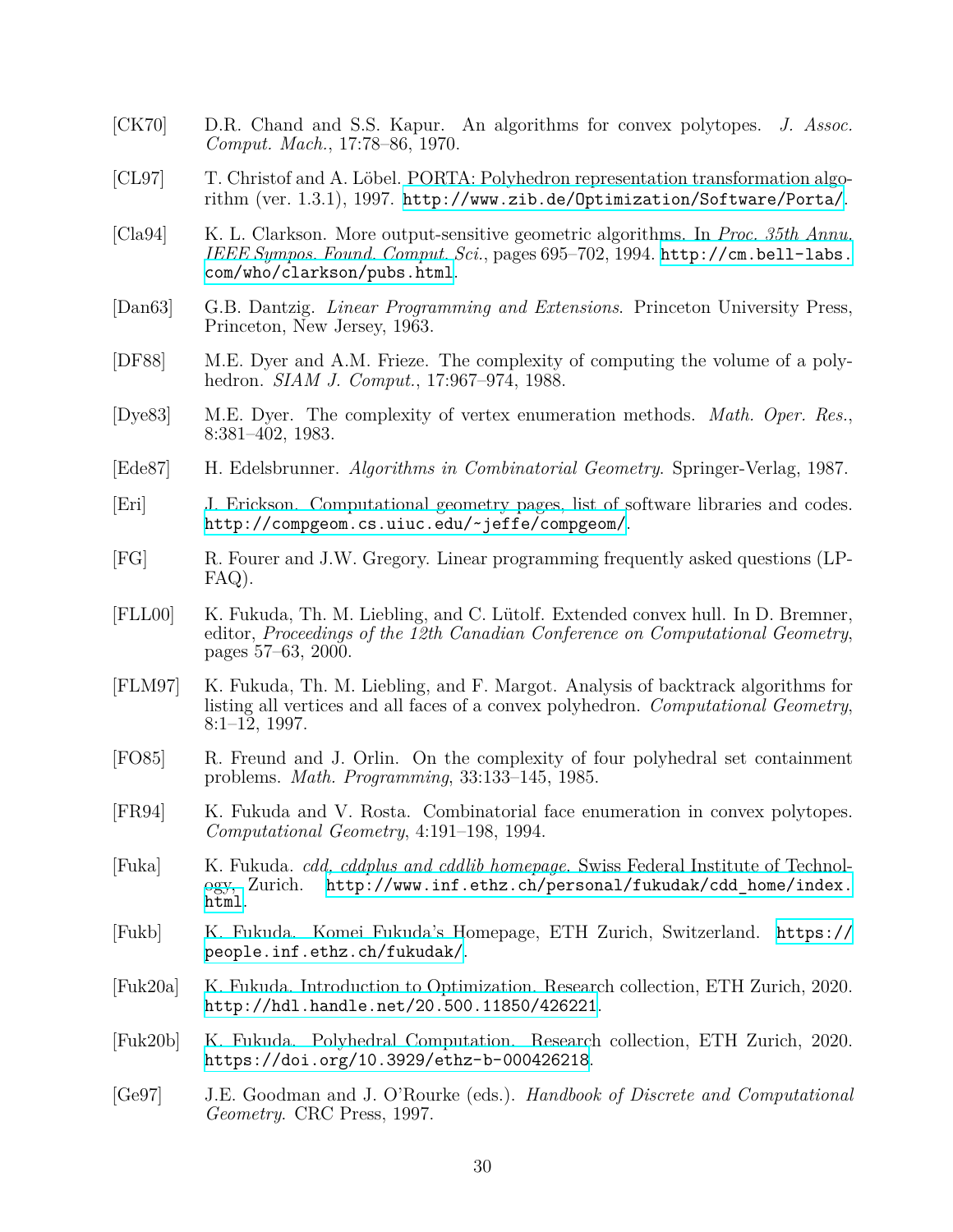- <span id="page-30-15"></span>[GJ99] E. Gawrilow and M. Joswig. Polymake, version 1.3, 1999. http://www.math.tuberlin.de/diskregeom/http://www.math.tu-berlin.de/diskregeom/.
- <span id="page-30-3"></span>[Kal97] G. Kalai. Linear programming, the simplex algorithm and simple polytopes. *Math. Programming*, 79(1-3, Ser. B):217–233, 1997. Lectures on mathematical programming (ismp97) (Lausanne, 1997), [http://www.ma.huji.ac.il/~kalai/papers.](http://www.ma.huji.ac.il/~kalai/papers.html) [html](http://www.ma.huji.ac.il/~kalai/papers.html).
- <span id="page-30-11"></span>[Kar84] N. Karmarkar. A new polynomial-time algorithm for linear programming. *Combinatorica*, 4:373–395, 1984.
- <span id="page-30-9"></span>[Kha79] L.G. Khachiyan. A polynomial algorithm in linear programming. *Dokklady Akademiia Nauk SSSR*, 244:1093–1096, 1979.
- <span id="page-30-7"></span>[Kha93] L.G. Khachiyan. Complexity of polytope volume computation. In J. Pach, editor, *New Trends in Discrete and Computational Geometry*, pages 91–101. Springer Verlag, Berlin, 1993.
- <span id="page-30-8"></span>[LS93] L. Lovasz and M. Simonovits. Random walks in a convex body and an improved volume algorithm. *Random structures & algorithms*, 4:359–412, 1993.
- <span id="page-30-16"></span>[Lüb99] M.E. Lübbecke. zeRone: Vertex enumeration for 0*−*1 polytopes (ver. 1.8.1), 1999. <http://www.math.tu-bs.de/mo/research/zerone.html>.
- <span id="page-30-14"></span>[Mar97] A. Marzetta. *pd – C-implementation of the primal-dual algoirithm*, 1997. [http:](http://www.cs.unb.ca/profs/bremner/pd/) [//www.cs.unb.ca/profs/bremner/pd/](http://www.cs.unb.ca/profs/bremner/pd/).
- <span id="page-30-1"></span>[McM70] P. McMullen. The maximum numbers of faces of a convex polytope. *Mathematika*, 17:179–184, 1970.
- <span id="page-30-13"></span>[MRTT53] T.S. Motzkin, H. Raiffa, GL. Thompson, and R.M. Thrall. The double description method. In H.W. Kuhn and A.W.Tucker, editors, *Contributions to Theory of Games, Vol. 2*. Princeton University Press, Princeton, RI, 1953.
- <span id="page-30-2"></span>[MS71] P. McMullen and G.C. Shephard. *Convex polytopes and the upper bound conjecture*. Cambridge University Press, 1971.
- <span id="page-30-4"></span>[Mul94] K. Mulmuley. *Computational Geometry, An Introduction Through Randamized Algorithms*. Prentice-Hall, 1994.
- <span id="page-30-0"></span>[O'R] J. O'Rourke. comp.graphics.algorithms FAQ. <http://www.faqs.org/>.
- <span id="page-30-6"></span>[OSS95] Th. Ottmann, S. Schuierer, and S. Soundaralakshmi. Enumerating extreme points in higher dimensions. In E.W. Mayer and C. Puech, editors, *STACS 95: 12th Annual Symposium on Theoretical Aspects of Computer Science*, Lecture Notes in Computer Science 900, pages 562–570. Springer-Verlag, 1995.
- <span id="page-30-5"></span>[Rot92] G. Rote. Degenerate convex hulls in high dimensions without extra storage. In *Proc. 8th Annu. ACM Sympos. Comput. Geom.*, pages 26–32, 1992.
- <span id="page-30-12"></span>[RTV97] C. Roos, T. Terlaky, and J.-Ph. Vial. *Theory and Algorithms for Linear Optimization: An Interior Point Approach*. John Wiley and Sons, 1997.
- <span id="page-30-10"></span>[Sch86] A. Schrijver. *Theory of linear and integer programming*. John Wiley & Sons, New York, 1986.